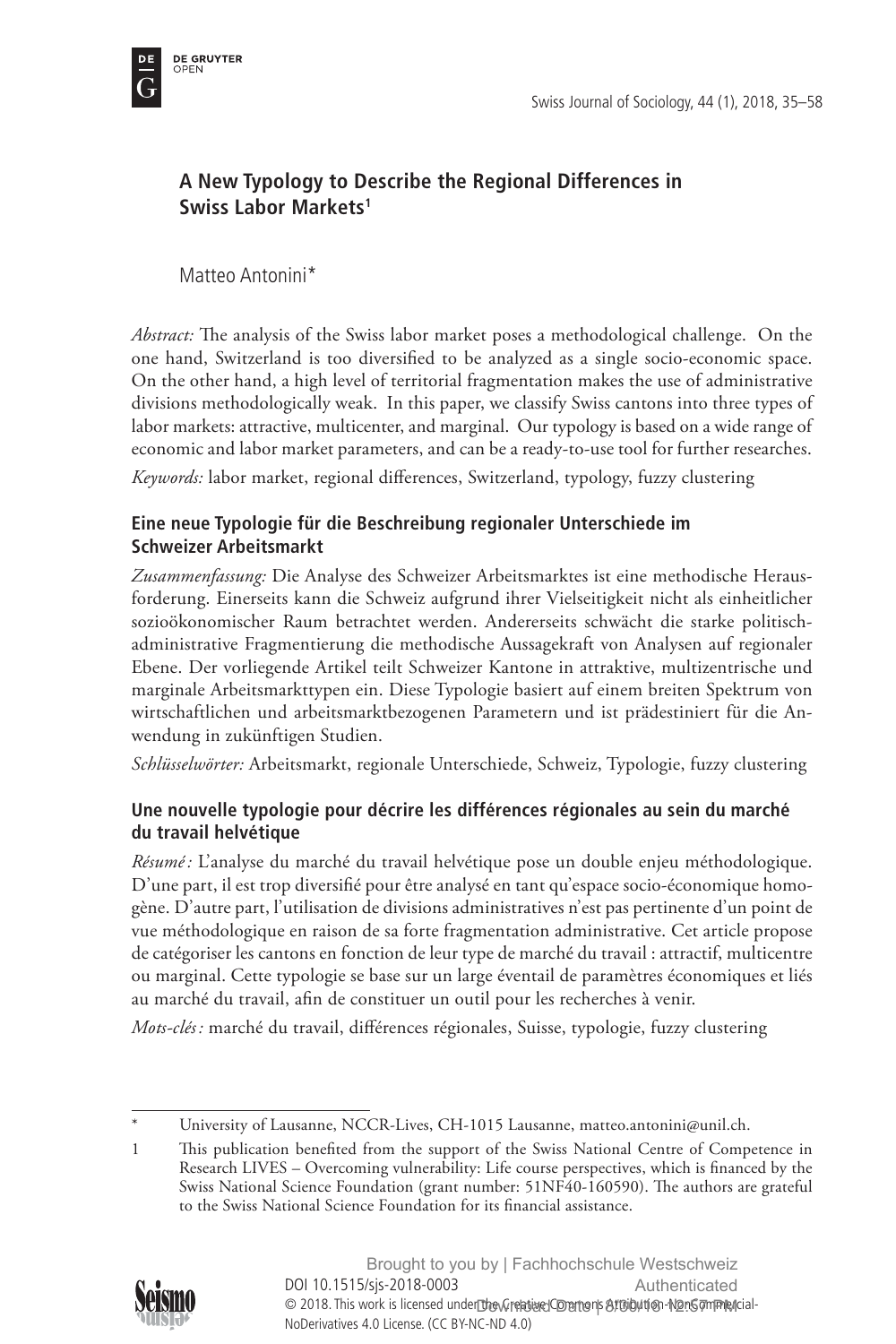### 1 Introduction

Switzerland is a complex territory. The history of this country and the recent socioeconomic trends have created a very heterogeneous territorial structure both in the institutional set-up and in the socio-economic fabric. To some extent, this situation is present in almost every country, but the numerous territorial aggregations that lead to present day Switzerland, led to a federation of largely autonomous and heterogeneous areas. Switzerland has 26 main institutional territories (cantons), while other much bigger European countries are split into fewer areas: Germany has 16 main areas (states), France 18 (regions), Spain 17 (communities), Italy 20 (regions) and Austria, which has a similar territory and population to Switzerland, nine (states). The geographical variable is therefore complex to manage. For many studies, the cantons are too numerous and too small to be included in the analysis. In particular, this territorial set-up is a considerable obstacle when it comes to describing labor market characteristics that follow economic relations disconnected from the institutional borders. The creation of a typology grouping similar labor markets is a possible way to overcome this issue. This effort was already made in Swiss literature (e. g. Battaglini and Giraud 2003; Flückiger et al. 2006), but is limited to the analysis of specific socio-economic elements. A wide-range typology is absent. Consequently, current research widely uses different measures of geographic disparities both as explicative and control variables. The most frequently used measures rely on cultural variables (e. g. the prevalent language), or on the European Nomenclature of Units for Territorial Statistics (NUTS), known in Switzerland as "Vast Regions." These measures are used in research on economic and labor market topics, for example, gender-related wage gaps (Bertschy et al. 2014), the process of leaving the parental home (Wernli and Henchoz 2015), school-to-work transitions (Sacchi and Meyer 2016), and work-related life satisfaction (Lebert 2014). Despite the importance of these territorial divisions, a typology based on socio-economic variables would bring further value to the results of research that are focused on economic and labor market dynamics. The aim of this paper is to propose a typology that concisely describes the regional differences in the Swiss labor market in recent years (2008–2015). The proposed typology is based on a vast set of variables and can be used as a tool for the entire labor market and all the socio-economic studies that seek to integrate indicators of regional differences in their empirical analyses.

The paper is organized as follows: After a brief description of the Swiss socioeconomic context (section 2), we present the measures currently used to evaluate the differences in the Swiss internal labor market (section 3). In section 4, we introduce the data and the method used to create our typology. This typology is fully described and discussed in section 5. In section 6, we use data from the Swiss Household Panel to explore the heuristic power and to show a possible use of our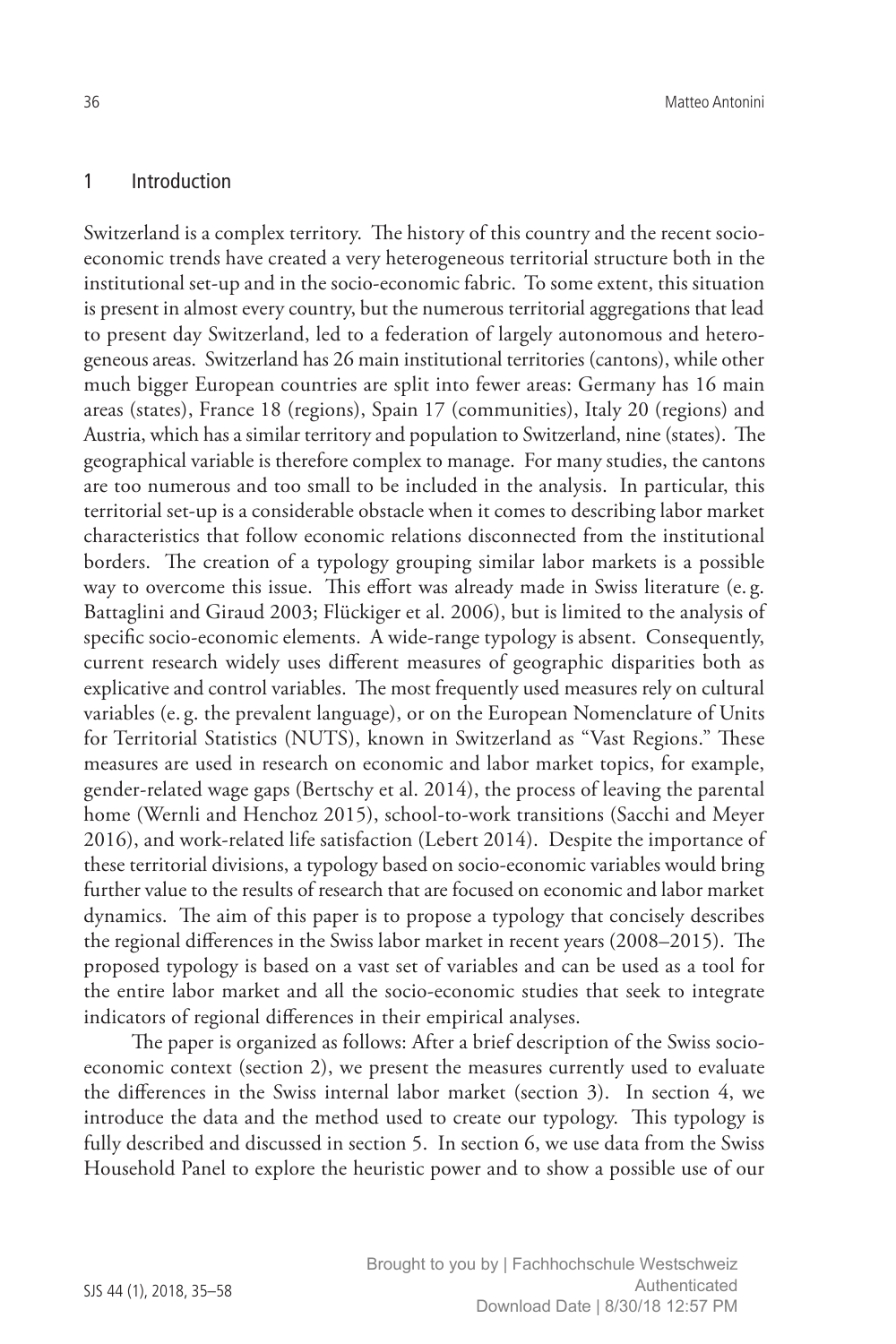typology. Finally, in the conclusion, we recall the procedure, the results, and the possible developments of our research.

#### 2 The Swiss socio-economic context

Switzerland is quite a unique case in the European context. The institutional set-up is based on 26 federated states named "cantons." Despite the cantons losing a large part of their power after the passage from a Confederative to a Federative set-up in 1848, the central government often provides only a general legislative frame, leaving its application to the cantons. We can call this institutional set-up "executive federalism," borrowing the term used to describe the application of the federal law on unemployment (Battaglini and Giraud 2003). Economically, Switzerland is a stable market that records a high (though not equally widespread) purchasing power and many business facilitations. Workers' protections are underdeveloped compared to other European countries. The OECD Employment Protection Legislation (EPL) Index records low values for Switzerland in almost all the components. In particular, the protection of permanent workers against individual dismissal is among the lowest of the OECD (OECD 2013). The economic fabric is also diverse. High-tech and international companies as well as highly specialized enterprises are present together with activities with a low added value. While some sectors are largely integrated in the international market economy, activities with a low added value (especially agriculture) are based on a national market and largely protected from foreign competition (Giugni et al. 2014). Unemployment was almost absent in Switzerland until the early 1990s. This very low level was maintained during the periods of crisis of the mid-1970s and early 1980s, by using the foreign and the female workforce as a buffer (Gerfin and Lechner 2002; Flückiger et al. 2006; Giugni et al. 2014). This varied economic and labor market structure makes Switzerland hard to situate in the most used categorizations of welfare states as it presents characteristics of different models (Bertozzi et al. 2005; Giugni et al. 2014). The strong participation of the population in the workforce, especially with regard to women and elderly workers (Le Goff 2005; OECD 2014), is similar to the Scandinavian countries, but the presence of working poor suggests a similarity with the Anglo-Saxon liberal labor markets. On the other hand, the education system in Switzerland is similar to other countries of the Germanic area such as Germany, Austria, and Denmark. All these countries have a dual education system that links vocational training and occupational placement in the labor market. This option is chosen by more than 60% of the young Swiss.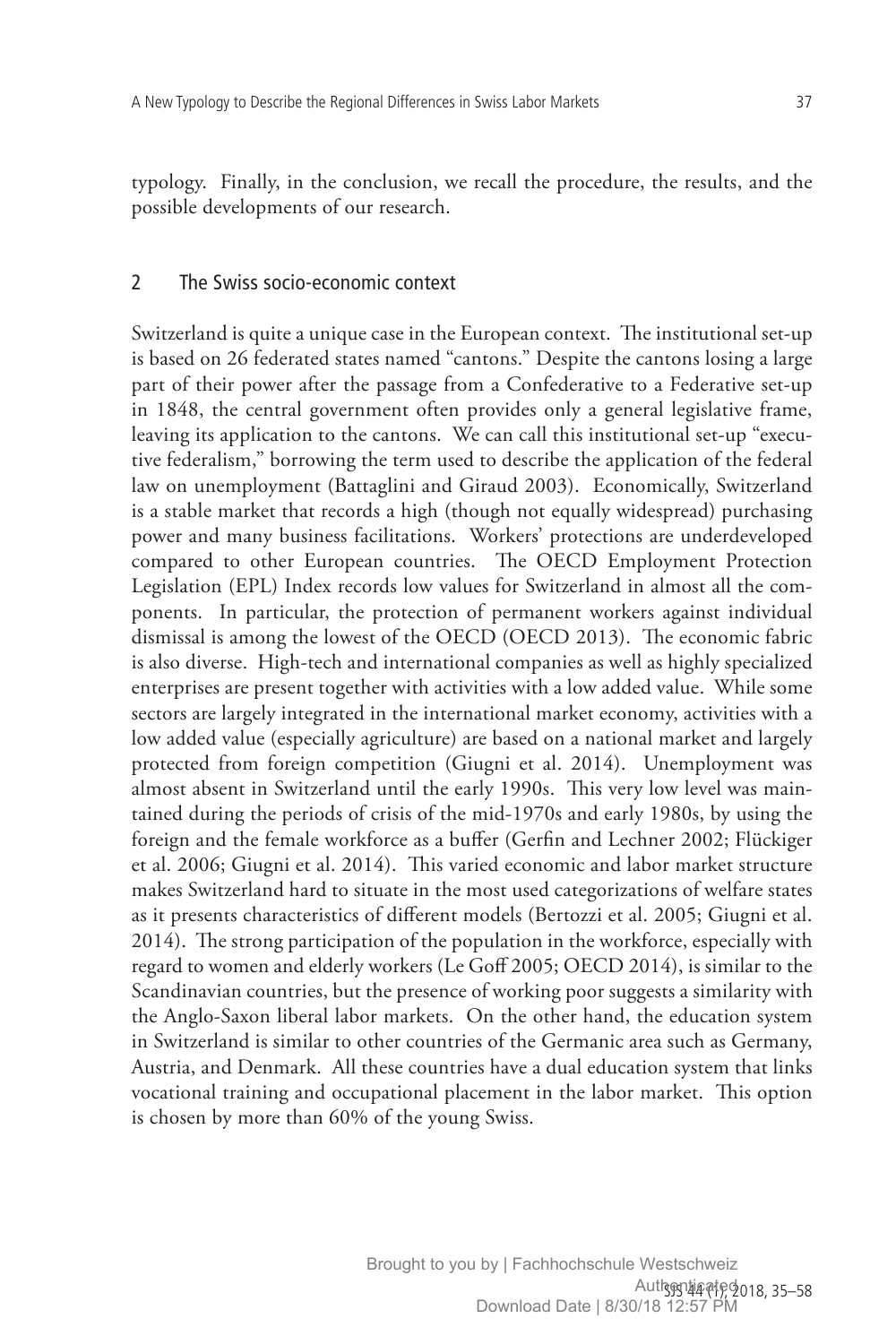## 3 Theoretical frame

### 3.1 Epidemiologic perspective and rigid geographic divisions

There are two main ways to deal with geographical variables: (a) adopt an epidemiologic perspective considering the diffusion of a phenomenon above a territory or (b) rely on rigid geographical divisions, and consider a territory as composed by homogeneous areas.

The last two decades saw several developments in the epidemiologic perspective. Among the major contributions, we find the "diffusion or contagion models" (Ward 2002), since the observations are conditionally dependent upon one another. We review alternative techniques for estimating this model, with special emphasis on recent advances using the Markov chain Monte Carlo (MCMC) and the "spatially autoregressive models" (Savitz and Raudenbush 2009). These models define the distribution of the variables referring to "metrical" measures (e. g. square kilometers) or to the distance from reference points. Using specific thresholds, the researcher creates small areas, which are then re-aggregated in bigger areas according to the research interests and independent from the institutional borders (Chaix et al. 2005). Different types of connections between areas can also be introduced to consider natural obstacles or other boundaries. These techniques are particularly useful to analyze spatial characteristics that are separated from administrative territories. The second approach relies on rigid geographical divisions. This is the "classical" way to study geography-related variables. It relies on typologies based on institutional or other divisions previously made for administrative or scientific purposes. In sections 3.2 and 3.3, we describe the institutional and variable-based typologies currently in use. In this paper, we follow this approach due to its flexibility and easiness to use in studies that are not specifically focused on the analysis of spatial divisions. As we intend our typology to be a tool for further analyses, the user-friendly dimension is essential. Nevertheless, we are aware of the limits of this technique (Chaix et al. 2005). Particularly, some assumptions have to be accepted. First, each territory is considered homogeneous concerning the considered variables. Second, the transitions from one territory to another are not gradual. There are no transitional areas. Third, each type is a simplified representation of reality. Any nuance is lost in favor of a homogeneous description. Fourth, the features of an area are not directly transferable to sub-areas or to the individual level. Otherwise, we are committing an "ecological fallacy" (Pintaldi 2003).

### 3.2 Official divisions

The Swiss administrative division is complex and relies on different criteria, depending on the purposes of the institutions that created them (see Schuler et al. 2005 for a review of Swiss administrative divisions).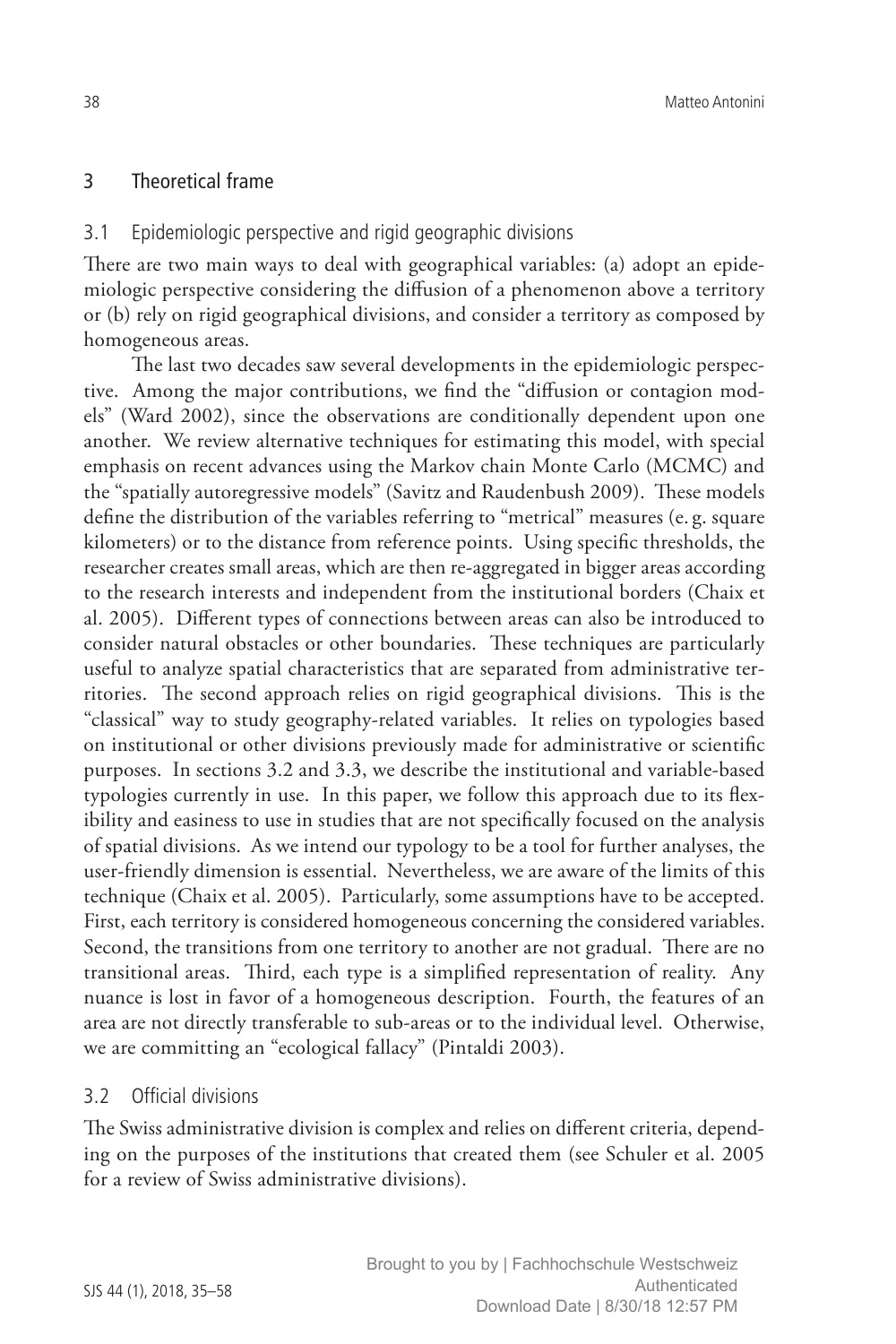The main administrative divisions are the cantons. The country includes 26 cantons that vary largely in dimension and population. Some cantons are the size of small towns (e. g. Appenzell Innerrhoden), while others include only a city with its suburbs (e. g. Basel-Stadt or Geneva). Some cantons are vastly populated areas (e. g. Bern), while others refer to poorly inhabited alpine areas (e. g. Graubünden). On the political level, cantons have a large decisional autonomy. Even if the federal laws are the same for every territory, the actual policies may vary considerably. A good example is the application of the policies against unemployment. The normatives coming from the federal government are applied in different, often opposite, ways. Some cantons have very active policies focusing both on workers' reintegration and control over abuse, while others have a very light structure with almost no support or control (Battaglini and Giraud 2003). Despite its vast use in the literature, the institutional division based on cantons is sometimes hard to use in empirical analyses, due to the high number of units (26) and to the presence of very small groups. These limitations are particularly severe in sample-based analyses, as this division dramatically increases the possibility of having territories with very few or no individuals included in the sample.

Excessive heterogeneity and the high number of cantons are often overcome using another administrative division that groups the 26 cantons into seven "Vast Regions." This typology is widely used and follows the second level of the Eurostat's "Nomenclature of Units for Territorial Statistics" (NUTS). This division includes areas with a population between 800 000 and three million inhabitants. The population size is the only criterion, but it is not applied strictly. Cultural and historical divisions are somehow respected as well as country borders. Consequently, two vast Swiss regions (Central Switzerland and Ticino) have less than 800 000 inhabitants. Nevertheless, no economic or social variables are considered. This division has unquestionable advantages from an administrative and statistical point of view, as it relies on regions that are comparable in population size and are sufficiently vast to include the attraction areas around the biggest cities, which often go beyond cantonal borders. It is consequently also used outside the administrative context (e. g. Feld and Savioz 2000; Lebert 2014). Nevertheless, the imposed territorial continuity and the prominent role of population size over other characteristics are strong limits for the applicability of this typology in labor market studies.

## 3.3 Labor market typologies made out of specific variables

The analysis of regional differences in Swiss labor markets has recorded many contributions in the past decades, especially from an economic point of view (Flückiger et al. 1986; Joly et al. 1993; De Coulon 1999) and a sociological one (Bruttin 1997; Filippini 1998). In this section, I focus only on recent developments in this field of study. As these analyses rely on parameters that change over time, a commentary on old studies is hardly meaningful.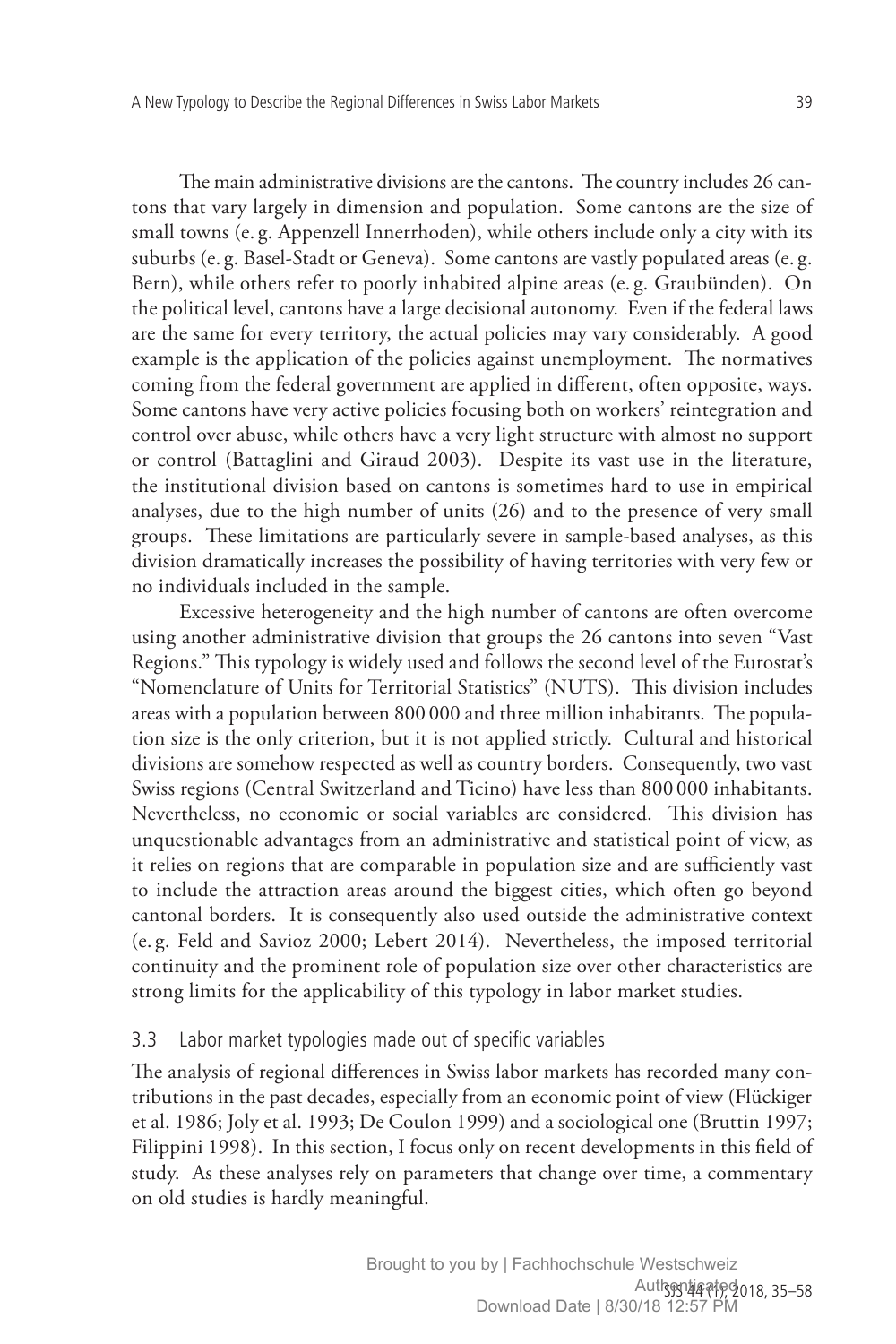A very influential analysis of regional differences in Swiss labor markets relies on the description of cantonal policies against unemployment (Battaglini and Giraud 2003; Giraud and Battaglini 2004; Perret et al. 2007). The authors define a typology that considers "on the one hand, active labor market programs aimed at supporting the reintegration of the unemployed with control measures designed to prevent abuse of unemployment benefits on the other" (Battaglini and Giraud 2003, 286). Unlike previous studies (e. g. Curti and Meins 1999; Giriens and Staufer 1999), this typology aims at the analysis of both the extension and the modes of cantonal implementation of the federal law. Four indicators are used to measure two dimensions called "reintegration" and "control." Reintegration measures the local application of the federal law and considers three dimensions: (a) the implementation of a "logistic," i.e. the organization of devices to analyze the needs of employers and the qualifications of job-seekers in order to organize specific training programs, (b) the implementation of experimental programs to develop federal norms, (c) the fulfillment of federal targets. Control considers how the cantons prevent and fight abuse. A single dimension, i.e. the number of penalties decided by cantonal offices, measures it. The results are summed up in Table 1.

| Control<br>High | Reintegration                                              |                                                            |                                                 |  |  |  |
|-----------------|------------------------------------------------------------|------------------------------------------------------------|-------------------------------------------------|--|--|--|
|                 | High                                                       | Low                                                        |                                                 |  |  |  |
|                 | Basel-Stadt<br>Luzern<br>Solothurn<br>Graubünden<br>Schwyz | Bern<br>Aargau<br>Glarus<br>Basel-Landschaft<br>St. Gallen | Uri<br>Obwalden<br>Nidwalden                    |  |  |  |
| Low             | Jura<br>Valais<br>Ticino<br>Fribourg<br>Vaud               | Geneva<br>Neuchâtel<br>Zug<br>Zurich                       | Appenzell Ausserrhoden<br>Appenzell Innerrhoden |  |  |  |

Table 1 Categorization of Swiss cantons according to Battaglini and Giraud's reintegration/control model

Source: adapted from Battaglini and Giraud (2003).

Reintegration is considered high when at least one indicator is present. Otherwise, it is considered low. Control is considered high if the single indicator is fulfilled. Otherwise, it is considered low. Four types are defined:

- 1. "Maximalist" implementation: high reintegration and high control
- 2. "Partial, control-oriented" implementation: low reintegration and high control
- 3. "Partial, reintegration-oriented" implementation: high reintegration and low control
- 4. "Minimalist" implementation: low reintegration and low control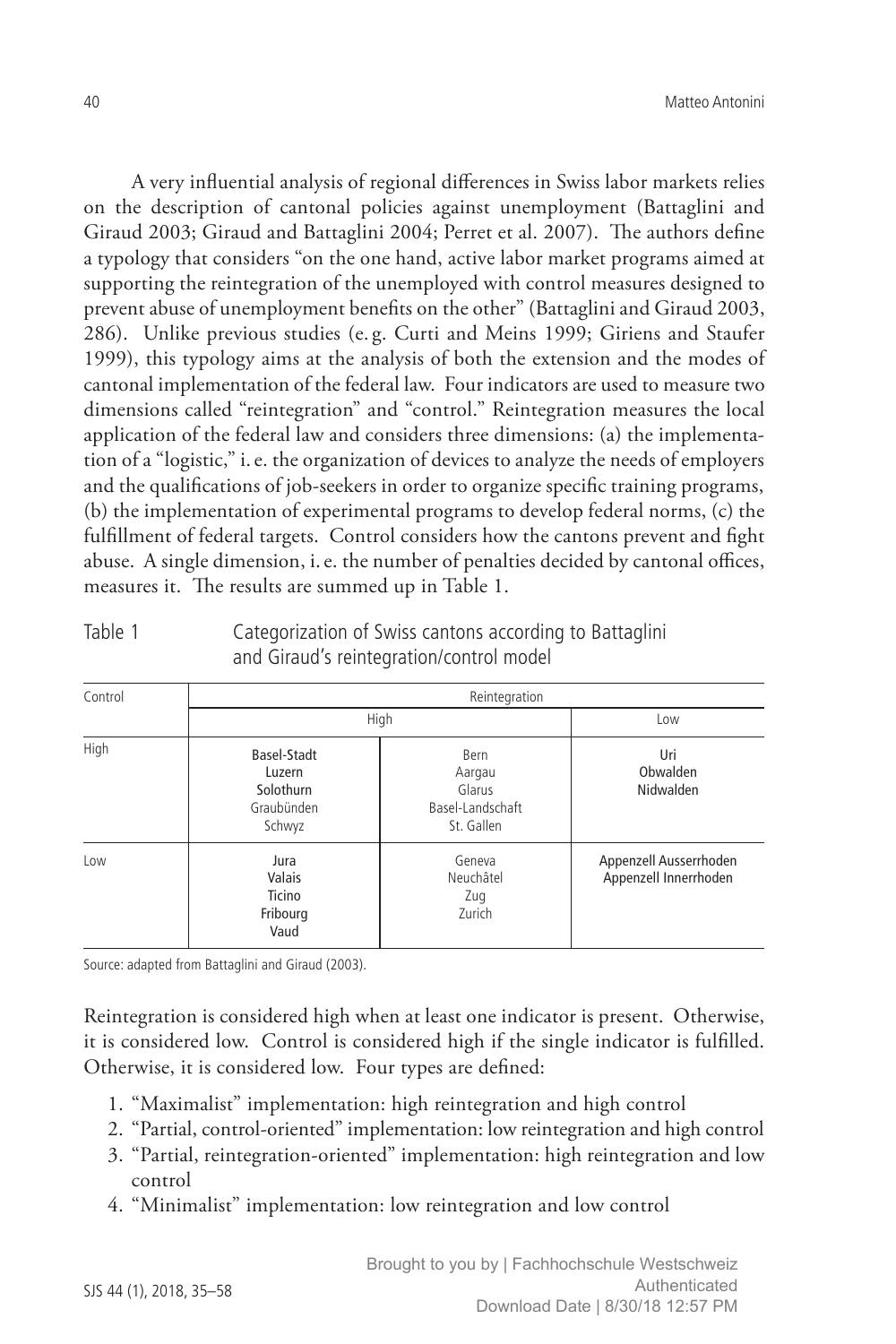Cantons in bold are fully representative of the group while cantons in italics are only marginally included. Schaffhausen and Thurgau are not present in the typology as data are missing for these cantons.

Not surprisingly, the Latin part of Switzerland, which is traditionally more progressive, is split from the rest of the country. The only exception is represented by the Zurich metropolitan area (cantons of Zurich and Zug). All the Latin cantons are included in the "partial, reintegration-oriented" group while the majority of the German-speaking cantons are in the "maximalist" cluster. Only some small cantons of the Germanic area are included in the remaining groups.

Alternative approaches to describe the regional differences in Swiss labor markets are present in a wide report called *Analyse des différences régionales de chômage* (Flückiger et al. 2006). This study summarizes some previous research (De Coulon 1999; Feld and Savioz 2000; Flückiger and Vassiliev 2002) and applies different approaches. First, it analyzes the Beveridge curve and the regional effect for each canton. This measure describes the independence of each territory from the national economic trend. A set of values is reported but a typology is not present. Second, the report considers the average exit time from a situation of unemployment. Three levels are introduced:

- › Fast exit (Appenzell Innerrhoden, Basel-Landschaft, Basel-Stadt, Bern, Graubünden, Schwyz, Zurich)
- Intermediate exit (Glarus, Nidwalden, Obwalden, Schaffhausen)
- Slow exit (Geneva)

The other 14 cantons are missing. Together with these results, a more complete description is given by a typology considering two variables: unemployment rate and average unemployment length. Unemployment rate is considered high if it is included in the first quartile and low if it is included in the last quartile. The same distinction is applied to unemployment length. Five categories are therefore identifiable: high unemployment rate and high unemployment length (Geneva, Vaud, Neuchâtel, Jura and Ticino); low unemployment rate and high unemployment length (Aargau); high unemployment rate and low unemployment length (Valais); low unemployment rate and low unemployment length (Uri, Obwalden, Graubünden and Nidwalden); all the other cantons are in the intermediate group (medium unemployment rate and medium unemployment length). These categories are purely descriptive and only define the extreme cases precisely. To overcome these limitations, the authors propose a further typology based on individual characteristics and including some explanatory variables: activity before unemployment, age, sex, qualification and nationality. Five groups are defined:

- › Group 1: Neuchâtel, St. Gallen, Thurgau, Vaud, Zurich
- › Group 2: Basel-Landschaft, Fribourg, Schwyz, Solothurn, Zug
- › Group 3: Appenzell Ausserrhoden, Glarus, Jura, Valais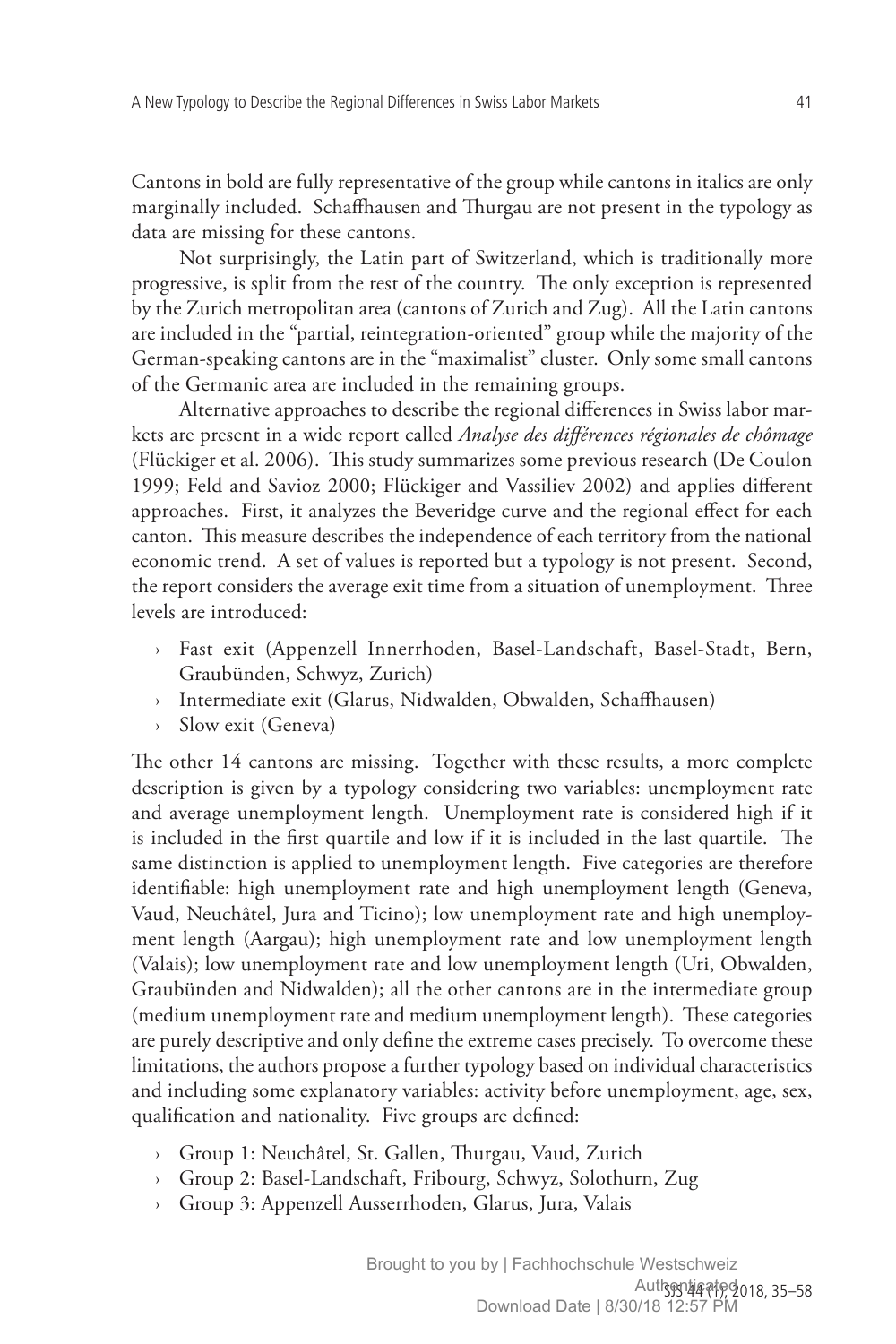- › Group 4: Aargau, Basel-Stadt, Bern, Ticino
- › Group 5: Geneva, Luzern

Appenzell Innerrhoden, Graubünden, Nidwalden, Obwalden, Schaffhausen and Uri are not categorized due to data limitations. This typology is the most complete regarding the number and the type of variables used for the analysis. Nevertheless, it relies on individual-level variables and not on canton-level variables. This change in the level of analysis can lead to an "ecological fallacy" (Pintaldi 2003). Consequently, using these results to describe the differences among the cantons is rather dangerous. In unemployment-related topics, particularly, the link between individual job trajectories and the global labor market situation is not always strong (Oesch and Lipps 2012).

#### 3.4 A new typology to overcome some general limits of the literature

All the introduced typologies suffer from at least one of the following three limitations. First, the number of variables used to describe the cantons is low (in many cases, just one variable is used). This leads to unidimensional descriptions, which give us profound but limited information. Second, the identified types are often too numerous. Even if these typologies simplify the information, the complexity often remains too high to be easily managed as an independent or control variable in other analyses. Third, the typologies often fail to categorize all the cantons. Due to a lack of information or due to the structure of the analysis (based on relative values), some cantons are left out of the typology.

Our proposal is to create a typology based on a large number of economic and labor market variables that reduces the territorial dimensions in few groups and that includes all the cantons. Cantons are chosen to be the base unit for three main reasons. (a) Cantons are the administrative level that actually perform labor market and economic policies. Consequently, this is the most-used level of analysis in unemployment, labor market and socio-economic studies. (b) Cantons are often the more precise available information about the residence and/or the place of work. Often, the town of residence is not available for reasons linked to the anonymization processes, especially in the case of small communities. (c) The information about the economic and labor market features of smaller administrative areas (e.g. municipalities) is often inexistent, especially for small towns or country areas.

#### 4 Data and method

#### 4.1 Data and variables

Our data stem from different periodical surveys conducted by the Swiss Federal Statistical Office (FSO) and the Swiss Federal Department for Economic Affairs. The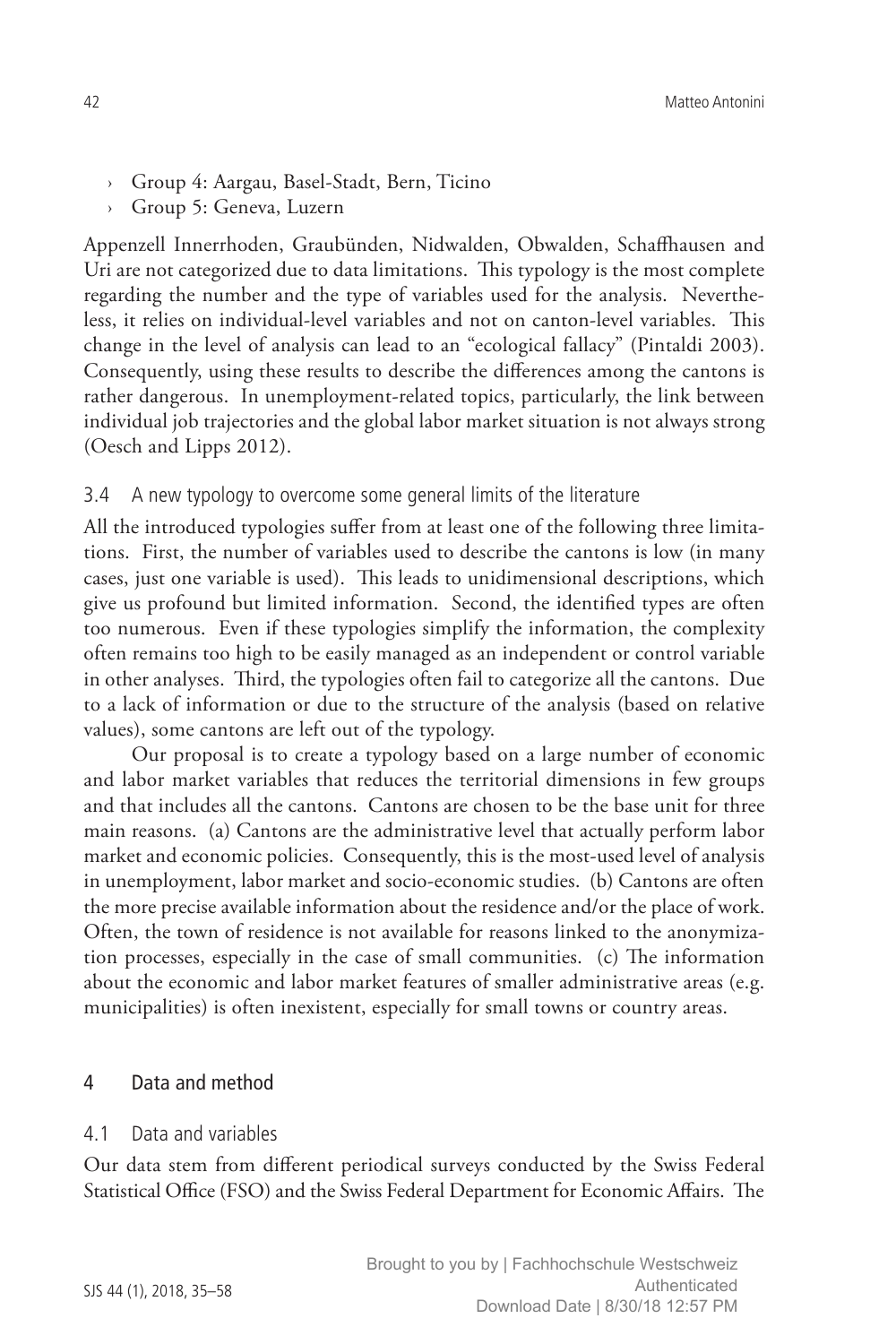results of these surveys are included in the FSO's interactive database (STAT-TAB). All the data and the variables are retrieved from this database. We want our typology to be descriptive of many socio-economic and labor market aspects of Swiss regions. For the selection of the measures to include in our analysis, we follow a criterion based on a theoretical reflection and previous literature. Unfortunately, time series of these data are not always available at the cantonal level, and we were not able to find a single year of reference for all the variables. Consequently, we decided to take the most recent value for each variable in order to have an updated portrait of Swiss economic and labor market structure. We have to rely on measures based on different years, from 2008 to 2015. This is not the optimal methodological solution, but the time span is small and the oldest measures refer to characteristics that are rather stable for short spans of time (i.e. the presence of high-tech companies). In addition, we analyzed the trend of much more volatile variables (e. g. GDP per capita). Obviously, the numerical values change during the years, but the relative position of each canton in the Swiss context remains rather stable. As our analyses are based on relative positions, the outputs are almost identical. Consequently, we posit that the variations given by the use of different time points that occurred in these years are marginal and do not affect our results. Nevertheless, similarly to what happens for other typologies, should our typology become an instrument for other analyses, periodical updates will be necessary to revalidate its structure. However, in absence of dramatic events (such as war or a generalized economic crisis), the economic structure of a region changes only in the medium-long term. Consequently, these updates will be necessary but not frequent.

The variables used to create our typology are split into two groups. The first refers to cantonal economy, the second to labor market characteristics. The economic variables include:

*Gross Domestic Product (GDP) per capita in the year 2012.* This information, although disputed (Stiglitz et al. 2010), is still a relevant overall measure of cantonal wealth and is widely used in reports and analyses (e. g. Goebel and Ehrensperger 2009; Jeanneret and Goebel 2012).

*The variation of the Gross Domestic Product (GDP) per capita.* Data refer to the period 2008–2012 and moderate eventual outliers linked to the 2012 measure.

*The correlation between the trends of the cantonal and national Gross Domestic Product (GDP) per capita for the period 2008–2012.* With this measure, we want to explore the connection between the national and the cantonal economy. This characteristic is crucial to define if an area is linked to the local economy or if it is framed in a vaster world economy. Despite the use of different indicators, previous contributions (De Coulon 1999; Flückiger et al. 2006) stressed the importance of measuring the independence of cantonal economy from national trends in order to identify the regional differences in the Swiss economic fabric.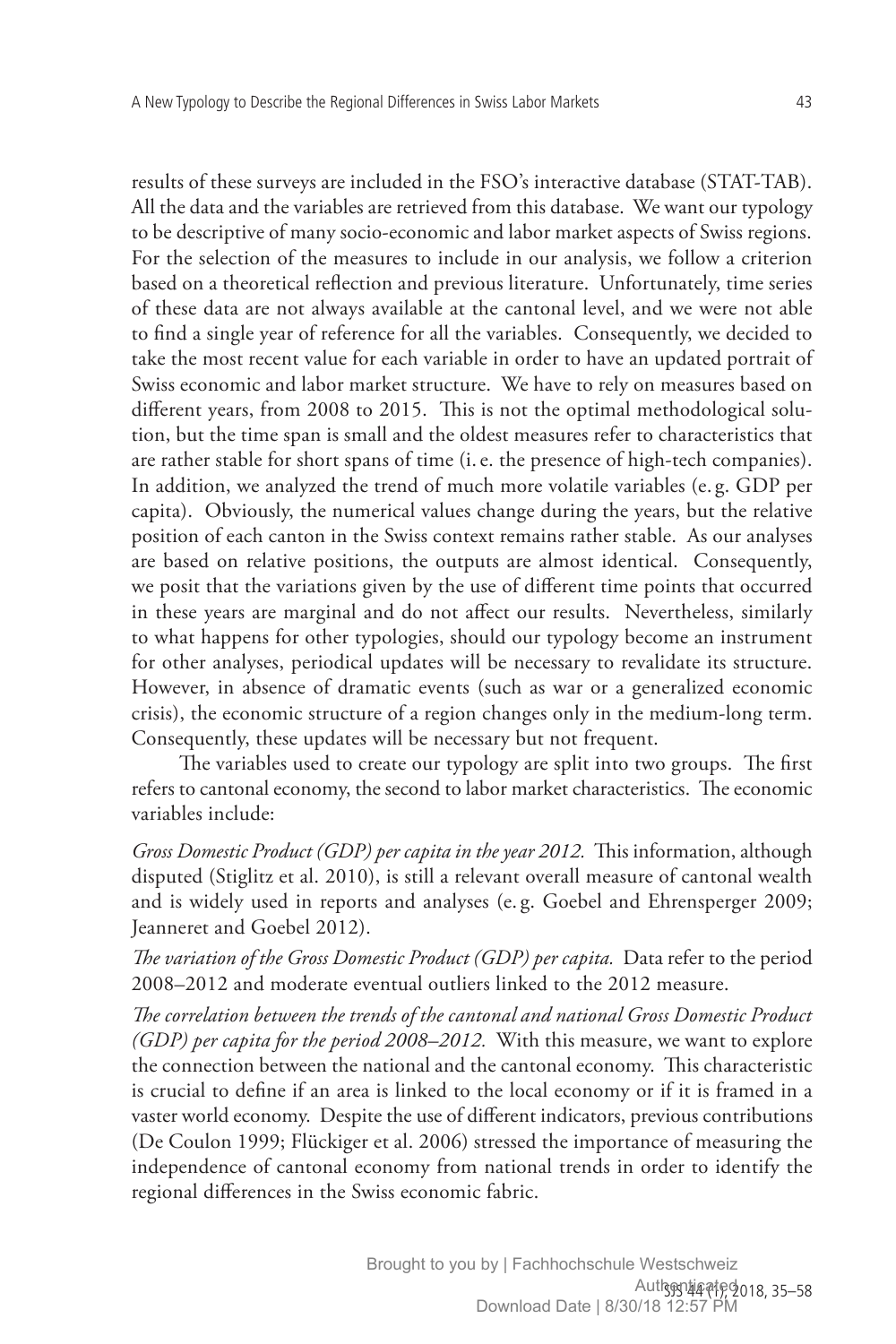*The Gini Index in 2010.* This measure is not used in previous Swiss research. Nevertheless, it is widely used on the international level (e. g. Barro 2000; Kubiszewski et al. 2013) to complete the information given by the GDP. If GDP is an overall measure of wealth, the Gini index reports its distribution.

*The percentage of Small and Medium Enterprises (SMEs) on the total in 2008.* This is fundamental information on the local economic structure (Goebel and Ehrensperger 2009; Jeanneret and Goebel 2012).

*Presence of high-tech enterprises on the total in 2008.* High-tech enterprises are defined according to the criteria used in the official Nomenclature of the Economic Activities (FSO 2008). This element is one of the main indicators of the local economic structure (Goebel and Ehrensperger 2009; Jeanneret and Goebel 2012).

*Global index of tax pressure referring to the year 2015.* This measure completes the description of the economic structure and introduces an element linked with cantonal political choices. We chose this measure instead of others, as tax-related decisions have a long-term structure based on gradual changes.

The second group of variables refers to cantonal labor market characteristics:

*Unemployment rate in 2015.* This is among the major measures for labor market studies (Battaglini and Giraud 2003; Perret et al. 2007).

*Youth unemployment rate in 2015.* Alongside the general measure, we introduce youth unemployment, as this dimension is an index of the openness of the job market towards new workers, as well as of the efficacy of the connection between school and labor market.

*Long-term unemployment in 2015.* This is a specific sub-population of unemployed workers. This measure is one of the main variables used to understand the structure of the unemployment population (Sheldon 2013; Bonoli 2014).

*Share of women in the labor market.* It is defined as the percentage of women in the workforce in 2010. This measure is often present in labor market reports (e.g. Goebel and Ehrensperger 2009; Jeanneret and Goebel 2012), as it describes the openness of regional labor markets to non-traditional workers and measures the reactiveness to the increasing presence of Swiss women in the labor force.

*The presence of cross-border workers in 2015.* Swiss border areas are characterized by a high share of cross-border workers. Labor markets in these areas are different from the inner areas, as the presence of cross-border workers is linked to other labor market dynamics; unemployment in particular (De Coulon 1999; Feld and Savioz 2000).

*The attractiveness of the cantonal labor market, calculated with the net presence of national commuter workers, i.e. the difference between incoming and outgoing commuters.* These data refer to the year 2014. Work-related mobility is a central topic in today's welfare policies (Guillet et al. 2016) and influences other elements of the labor market fabric (Ravalet et al. 2014).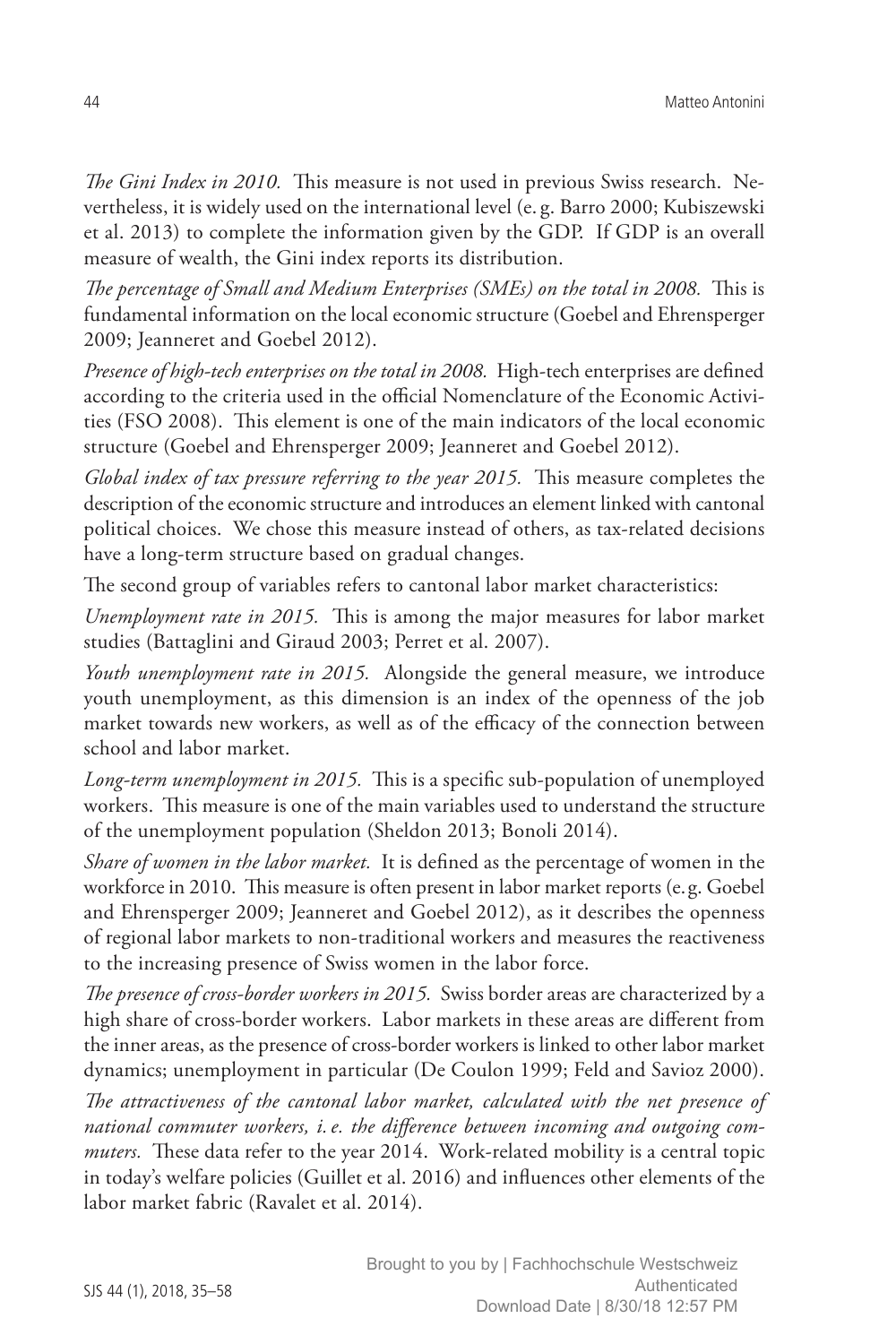#### 4.2 Method

Our typology is created using a cluster analysis on the values of the variables introduced in section 4.1 and with cantons as the unit of analysis. A possible division among the algorithms for clustering separates "hard clustering" from "soft (or fuzzy) clustering" algorithms. Hard clustering associates each unit to a specific cluster. The usual interpretation of hard clustering relies on a deterministic attribution and absence of outliers. Soft clustering, on the contrary, associates each unit to a vector of probabilities. Each probability refers to a specific cluster and a specific unit. They describe the likelihood of that unit to be included in that cluster and always sum to one. If a threshold for cluster membership is set, this likelihood describes both the position of each unit inside the clusters and the eventual presence of outliers.

We decide to use a fuzzy clustering technique, as it has a number of advantages. First, fuzzy clustering makes the discussion of outliers easier. Their presence is directly observable in the output, with no need for further analyses. This makes it possible to avoid having some units forced into a cluster only to respect the prefixed number of clusters. This feature is not opposed to our aim of creating a typology that includes all the cantons. Outliers are part of the results. We include them in the final results and consider them as special types of our typology. A second advantage of fuzzy clustering is the presence of a measure of the likelihood to be part of each cluster. This measure can be used to identify the most representative units of each cluster and to give a portrait of cluster composition. Thirdly, in fuzzy clustering, cluster membership is expressed by a percentage, i.e. a cardinal variable, instead of a categorical variable. This property facilitates the analysis of the relations among cluster membership and other variables.

Among the fuzzy clustering algorithms, we choose a method named Fanny (Kaufman and Rousseeuw 1990). The membership exponent is set to 2 and the dissimilarities are measured with Euclidean distances. These are the standard settings for this type of analysis (Kaufman and Rousseeuw 1990). The number of clusters is defined using a double parameter: silhouette analysis (Rousseeuw 1987) and Hubert C index (Hubert and Levin 1976). Both these indexes define the number of clusters that minimize the distance among units included in the same cluster and maximize the distance among units included in different clusters. The threshold is set to 0.5. This means that each cluster collects only cantons that have a probability to be included in the cluster that is above the 50%. Like all the thresholds, 0.5 is an arbitrary value. Nevertheless, this is a symbolic level, as it means that the likelihood to be included in a cluster is more than all the likelihoods to be included in all the other clusters combined.

Fuzzy clustering is an unusual procedure for this type of analysis. Consequently, we set up a test for it. We try to replicate our results using the same units of analysis and the same variables, but based on a more known and relied on procedure: the combination of Ward and Partition Around Medoids (PAM) clustering as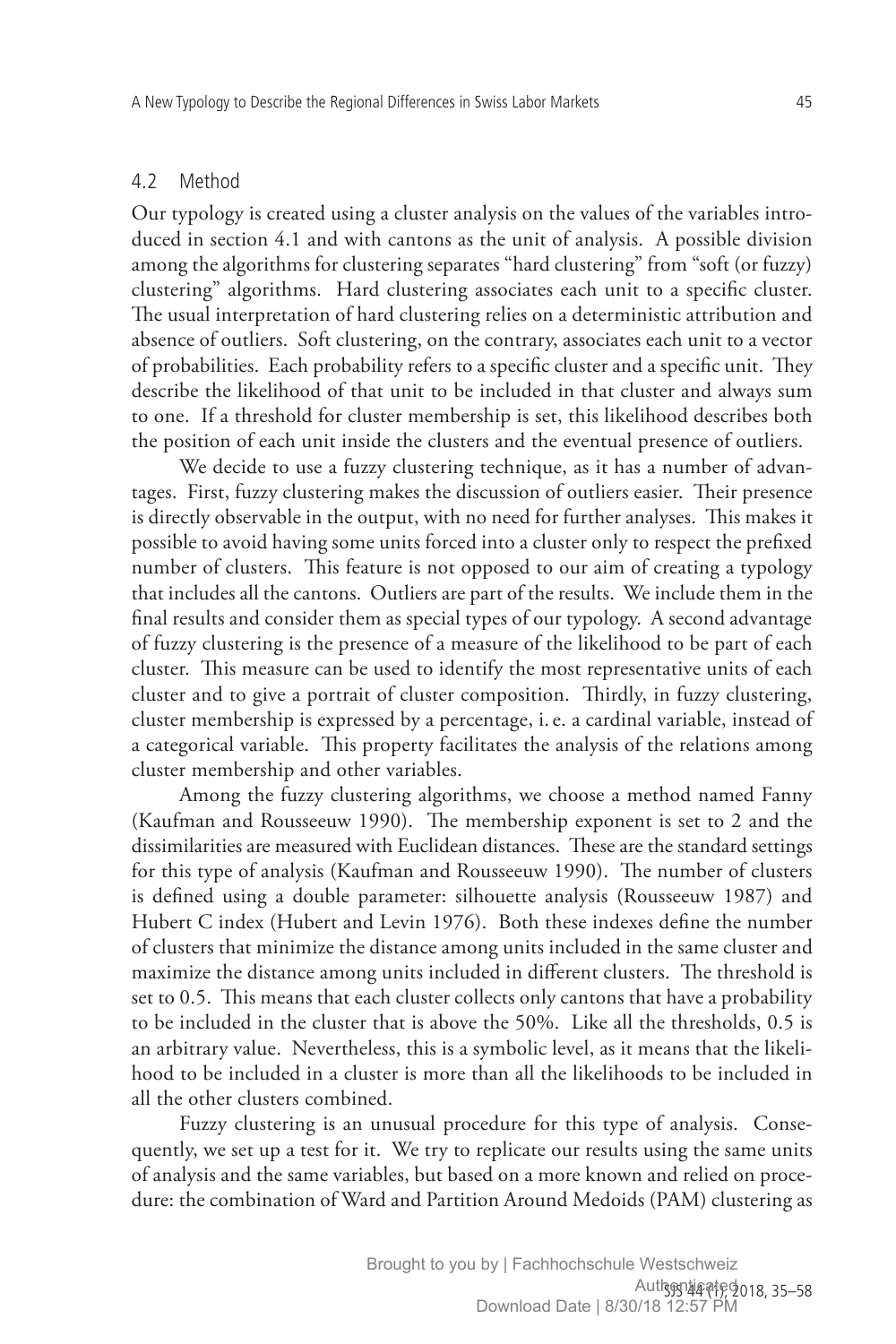described by Studer (2013). This algorithm is used only for the test, as it returns a less informative output (no outliers and no description of cluster composition). In order to make the results fully comparable, we change the procedure to include the units in the clusters. Only for this test, we remove the threshold. We use the highest probability recorded by each unit to decide which cluster it has to be assigned. Using these settings, the Fanny algorithm becomes a hard clustering procedure that gives results that are comparable with the Ward/PAM clustering.

Once the set of clusters is defined and the robustness of the procedure is tested, we describe the characteristics of each cluster, relating the probabilities to be part of a cluster with the values of the variables used to create them. As all the used variables are cardinal, we calculate the gross correlation using the Pearson's correlation index. This index varies from −1 to 1: −1 means perfect negative correlation, 1 means perfect positive correlation and 0 means independence. Usually, absolute values greater than 0.7 are considered "strong" and absolute values between 0.3 and 0.7 are considered "moderate." All the other values (different from zero) are considered "weak." We choose to focus on the gross correlation instead of the net correlation (e. g. as given by beta regression values) and to avoid techniques of data reduction applied to the variables (e. g. factor analysis). These choices are made in order to adopt a purely descriptive (and not inferential) analysis. Our question is not if a specific independent variable (one of the variables introduced before) causes our dependent variable (the propensity to be included in a determinate cluster), rather than if the correlation between a specific descriptive variable and a cluster propensity exists. In a descriptive perspective, the causal mechanism behind the correlation is only marginal and gross effects are more important than net ones.

#### 5 Results and discussion

#### 5.1 Cluster identification

We apply cluster analysis considering the 26 Swiss cantons as units and a wide set of variables referring to cantonal labor markets and economies (see section 4.1) to define the clusters.

Starting from the distance matrix, we calculate the weighted Silhouette width and the Hubert C index trends. Both these measures reveal a fist optimization point (i.e. a local maximum) in four clusters (see Figure 1).

Following these indications, we define the propensity of each canton to be part of each of these four clusters. Results are summarized in Table 2. The last column on the right defines the cluster membership according to a threshold of 50%. This means that each cluster collects all the cantons that have a probability of 50% or more to be included. Only Zug fails to meet this threshold for all the clusters. It is thus recorded as an outlier.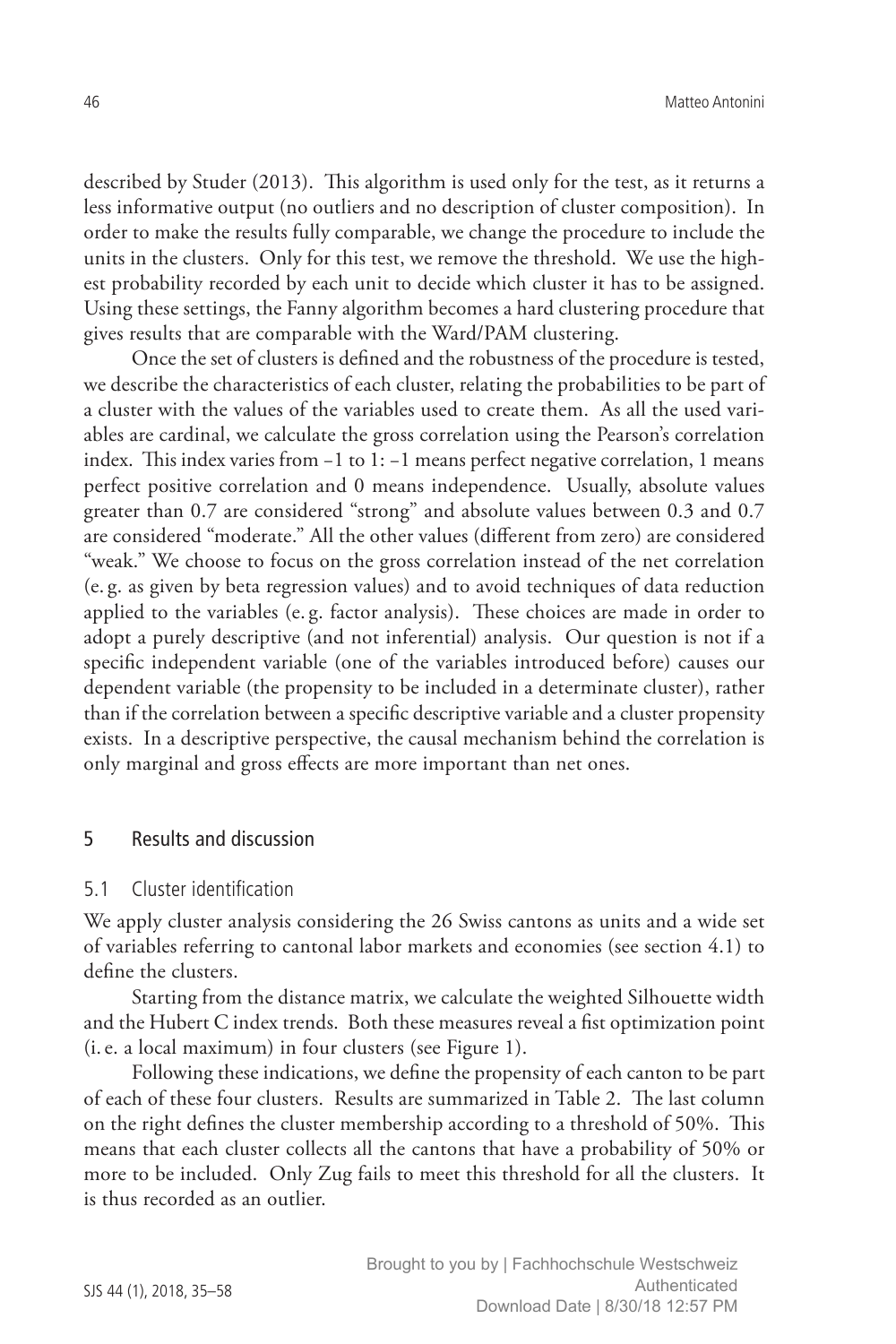

Notes: Weighted Average Silhouette width with Euclidean distances (solid line), and reciprocal of the Hubert C Index (dashed line). Source: FSO's interactive database (STAT-TAB) (2008–2015), own calculations.

We test the cluster attribution described in the last column of Table 2 with a robust procedure based on Ward/PAM hard clustering (Studer 2013). Few preliminary operations are necessary before the comparison. First, we remove the threshold of 50%. Then, we use the highest probability recorded by each canton to decide to which cluster it has to be assigned. This operation eliminates the outliers. Therefore, the canton of Zug is grouped in cluster 4, as we observe the propensity to be included in this cluster to be the highest for this canton. This operation makes it possible to compare our output with the output of the Ward/PAM clustering as this last technique does not accept outliers. The test reveals a perfect correspondence between the outputs given by our procedure (with Zug in cluster 4) and the output given by the Ward/PAM clustering. This result supports the robustness of our procedure and underlines the advantages of using it. Using a fuzzy clustering, we can easily identify the outliers, and describe the "position" of every canton inside the clusters. For example, the canton of Ticino is very well integrated in cluster 2 (91.1%) while Schaffhausen is only marginally part of this cluster (50.6%).

Returning to Table 2, we observe that clusters 1 and 2 collect the vast majority of the cantons while cluster 3 only includes Basel-Stadt and cluster 4 only includes two cantons, Geneva and Zurich. On a strictly technical level, Zug is the only outlier. Nevertheless, clusters 3 and 4 are so small that the cantons that they include are, as well, isolated from all the others. Even if, on the technical level, they are not "outliers," each of them represents a unique situation in the Swiss context. We, therefore, decide to keep clusters 1 and 2, while grouping the remaining four cantons in a common group of "unique cases." The consequence of this operation is the following typology: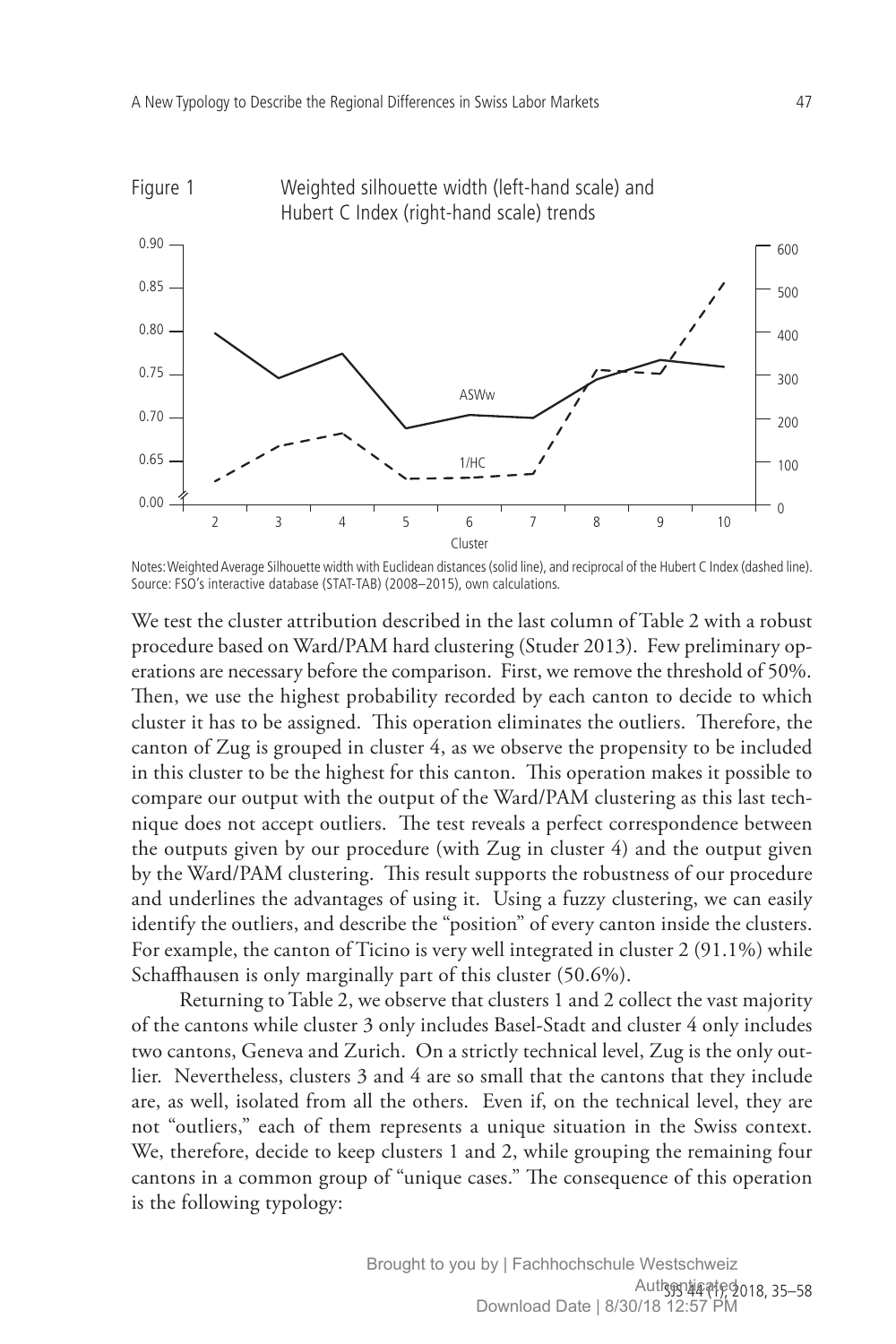| ٦<br>٠           |
|------------------|
|                  |
|                  |
|                  |
| ×<br>I<br>$\sim$ |

Table 2 Propensity of each canton to be part of the four defined clusters

| Canton              | Cluster 1 (%) | Cluster 2 (%) | Cluster $3$ (%) | Cluster $4$ (%) | Cluster<br>attribution |
|---------------------|---------------|---------------|-----------------|-----------------|------------------------|
| Aargau (AG)         | 12.7          | 83.0          | 1.2             | 3.2             | $\overline{2}$         |
| Appenzell Inn. (AI) | 78.0          | 15.1          | 2.1             | 4.7             | 1                      |
| Appenzell Aus. (AR) | 73.8          | 17.6          | 2.7             | 5.9             | 1                      |
| Bern (BE)           | 6.6           | 90.3          | 0.8             | 2.4             | $\overline{2}$         |
| Basel-Land. (BL)    | 12.8          | 78.9          | 2.0             | 6.3             | $\overline{2}$         |
| Basel-Stadt (BS)    | 0.3           | 0.3           | 98.8            | 0.6             | 3                      |
| Fribourg (FR)       | 76.7          | 15.9          | 2.3             | 5.1             | 1                      |
| Geneva (GE)         | 3.7           | 4.9           | 3.8             | 87.6            | $\overline{4}$         |
| Glarus (GL)         | 74.4          | 20.5          | 1.5             | 3.6             | 1                      |
| Graubünden (GR)     | 62.0          | 31.5          | 1.9             | 4.7             | 1                      |
| Jura (JU)           | 84.8          | 11.6          | 1.1             | 2.5             | 1                      |
| Luzern (LU)         | 51.6          | 41.0          | 2.1             | 5.3             | 1                      |
| Neuchâtel (NE)      | 14.8          | 74.7          | 2.5             | 8.0             | 2                      |
| Nidwalden (NW)      | 71.1          | 23.4          | 1.6             | 3.9             | 1                      |
| Obwalden (OW)       | 77.8          | 17.6          | 1.3             | 3.3             | 1                      |
| St. Gallen (SG)     | 9.7           | 86.7          | 0.9             | 2.6             | $\overline{2}$         |
| Schaffhausen (SH)   | 21.4          | 50.6          | 5.8             | 22.2            | $\overline{2}$         |
| Solothurn (SO)      | 59.3          | 33.9          | 1.9             | 4.9             | 1                      |
| Schwyz (SZ)         | 86.2          | 10.1          | 1.1             | 2.6             | 1                      |
| Thurgau (TG)        | 85.5          | 11.0          | 1.0             | 2.4             | 1                      |
| Ticino (TI)         | 6.3           | 91.1          | 0.7             | 1.9             | $\overline{2}$         |
| Uri (UR)            | 71.8          | 18.8          | 3.0             | 6.4             | 1                      |
| Vaud (VD)           | 5.8           | 91.6          | 0.7             | 1.9             | $\overline{2}$         |
| Valais (VS)         | 85.5          | 10.5          | 1.2             | 2.8             | 1                      |
| Zug (ZG)            | 11.3          | 13.7          | 29.2            | 45.8            | Outlier                |
| Zürich (ZH)         | 10.8          | 16.2          | 6.5             | 66.5            | 4                      |

Source: FSO's interactive database (STAT-TAB) (2008–2015), own calculations.

- › Group Alpha collects the cantons with a high probability to be included in cluster 1
- › Group Beta collects the cantons with a high probability to be included in cluster 2
- The remaining four cantons are unique cases that are discussed separately

Figure 2 summarizes the clusters considering the new structuration. The Y-axis indicates the probability to be included in cluster 1 while the X-axis reports the probability to be included in cluster 2. There are three points of attraction. (a) The upper-left corner, i.e. the "center" of cluster 1. In Figure 2, this position indicates a hypothetical situation showing a probability of 100% to be included in cluster 1. (b) The lower-right corner, i.e. the "center" of cluster 2. In Figure 2, this position indicates a hypothetical situation showing a probability of 100% to be included in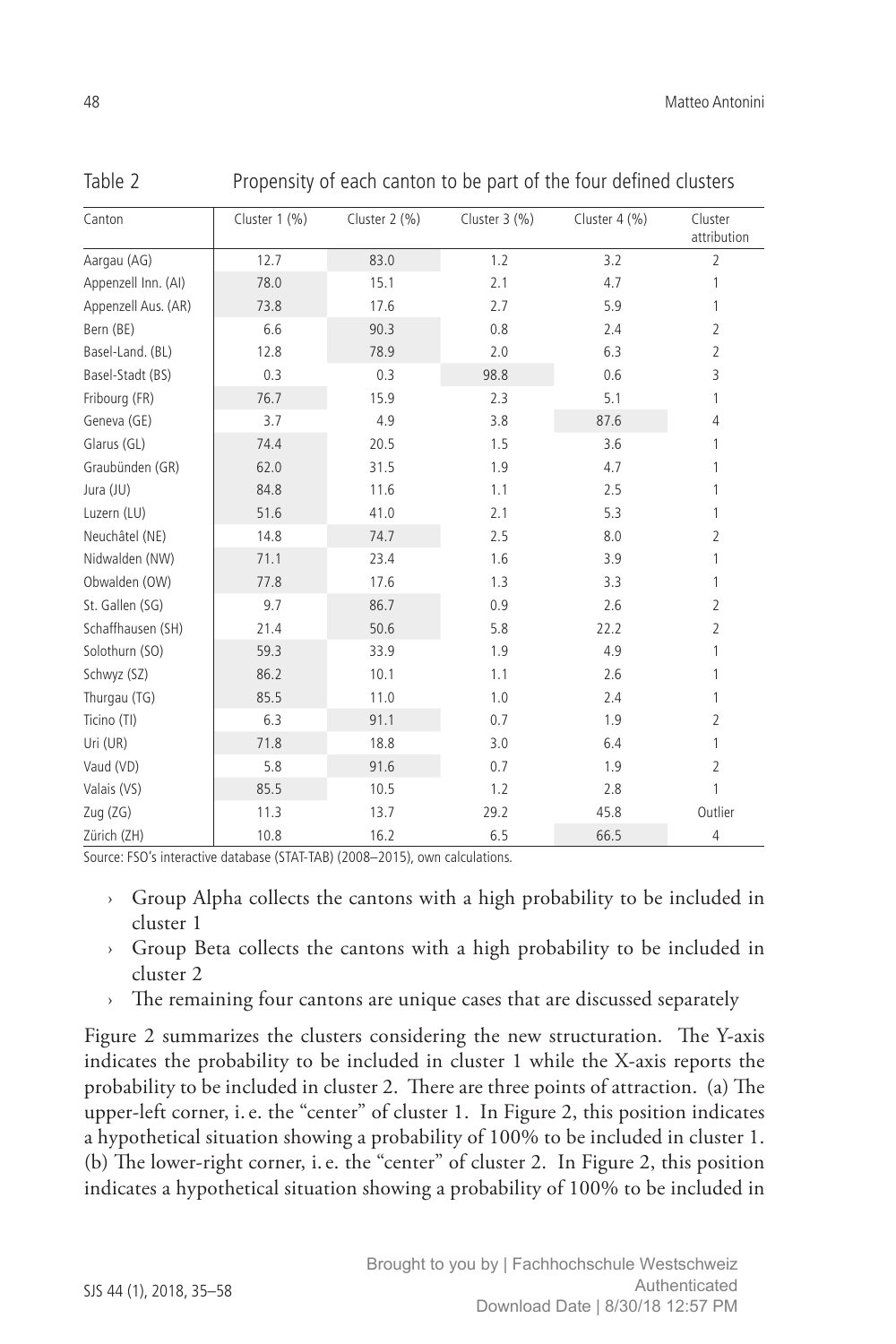cluster 2. (c) The lower-left corner that indicated a hypothetical situation showing a probability of  $0\%$  to be included both in clusters 1 and 2. The thick lines indicate the 50% thresholds.



Figure 2 Group definition according to the propensity to be in cluster 1 and 2

In Figure 2, we also observe the internal structure of each group. Some cantons almost perfectly represent the group and can be taken as representatives. They are situated next to the corners. Others are almost outliers and are visualized at the center of the figure. Group Alpha includes 14 cantons mainly from the mountain areas of Switzerland. Four cantons appear to be the most representative of this group: Schwyz, Valais, Jura, Thurgau. All these cantons have a probability higher than 85% to be included in cluster 1. The other cantons have a lower probability. In particular, Graubünden (62.0%), Solothurn (59.3%) and Luzern (51.6%) fit only marginally into this group. Group Beta collects eight cantons. Three cantons appear representative of this group: Vaud, Ticino, Bern. All these cantons have a probability higher than 90% to be included in cluster 2. The other cantons have a lower probability. Particularly, Schaffhausen (50.6%) fits only marginally into this group. Referring to the outliers, we use the probabilities to be included in Alpha and Beta to drive the discussion. All the other cantons have a low probability of being included in the two previous groups. This percentage passes from  $16.2\%$  (between Zurich and group Beta) to 0.3% (between Basel-Stadt and group Alpha). These values mean that all these cantons are very different from the identified groups. As it is graphically represented in Figure 2, they are almost perfectly equidistant from groups Alpha and Beta, and far from both the thresholds. Considering this (technical) characteristic, these cantons are very similar. In addition, a more specific analysis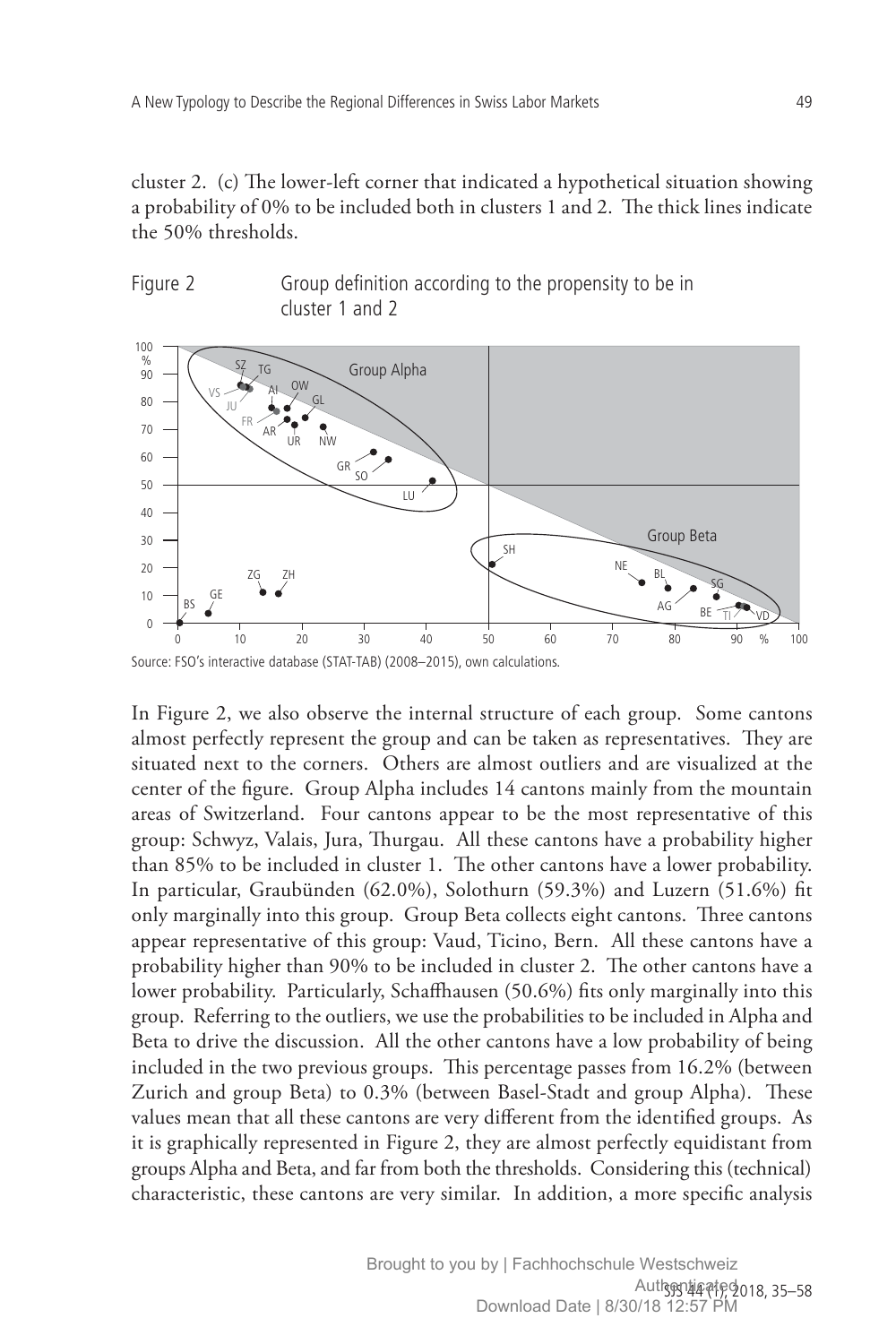stresses that all these cantons have a similar urban structure. In particular, they are all strictly connected to metropolitan areas (including Zug, which is almost entirely comprised of Zurich's urban area). Therefore, we decide to organize the discussion of these cantons starting from a general description of them, as if they belonged to a single group (Gamma) and, then, by stressing the differences (when present).

### 5.2 Variables incidence in the groups

Our description relies on the analysis of the distribution of the variables used to define the clusters. This analysis links each group to a set of socio-economic and labor market characteristics allowing their description. As all the variables involved are fully numerical, we can calculate the correlation between the propensity to be included in a group and the incidence of the variables used to build them. This information gives us the incidence of each variable inside each group. Strong effects ( $\geq 0.7$ ) have a gray background and are in bold, moderate effects ( $\geq 0.3$ ) are in bold only.

|                                               | Group Alpha | Group Beta | Group Gamma |
|-----------------------------------------------|-------------|------------|-------------|
| Gross Domestic Product (GDP) per capita       | $-0.65$     | $-0.15$    | 0.91        |
| <b>GDP</b> variance                           | $-0.10$     | 0.16       | $-0.06$     |
| Gini Index                                    | $-0.16$     | $-0.24$    | 0.44        |
| Correlation between national and cantonal GDP | $-0.29$     | 0.30       | 0.00        |
| Small and Medium Enterprises (SMEs) presence  | 0.56        | 0.03       | $-0.67$     |
| High-tech enterprises presence                | $-0.71$     | 0.03       | 0.78        |
| Tax pressure                                  | $-0.34$     | 0.26       | 0.11        |
| Unemployment rate                             | $-0.53$     | 0.24       | 0.35        |
| Young unemployment rate                       | $-0.53$     | 0.27       | 0.32        |
| Long-time unemployment rate                   | $-0.51$     | 0.28       | 0.28        |
| Women presence in the workforce               | $-0.38$     | $-0.06$    | 0.50        |
| Cross-border workers in the workforce         | $-0.50$     | 0.07       | 0.50        |
| Cantonal labor market attractiveness          | $-0.60$     | $-0.12$    | 0.82        |

| Table 3 | Correlation between groups and defining factors |  |  |  |
|---------|-------------------------------------------------|--|--|--|
|         |                                                 |  |  |  |

Source: FSO's interactive database (STAT-TAB) (2008–2015), own calculations.

A general view on Table 3 shows how all the variables record the minimum moderate correlations with at least one of the groups, except from GDP variance. Groups Alpha and Gamma are opposed. They never have a significant coefficient with the same sign. If the coefficient in group Alpha is positive, it's corresponding coefficient in group Gamma is negative, and vice-versa. The group Beta appears to be intermediate between the former two. Due to this intermediate position, the group Beta records a single moderate effect referring to the correlation between national and cantonal GDP. Nevertheless, the coefficient referring to long-term and young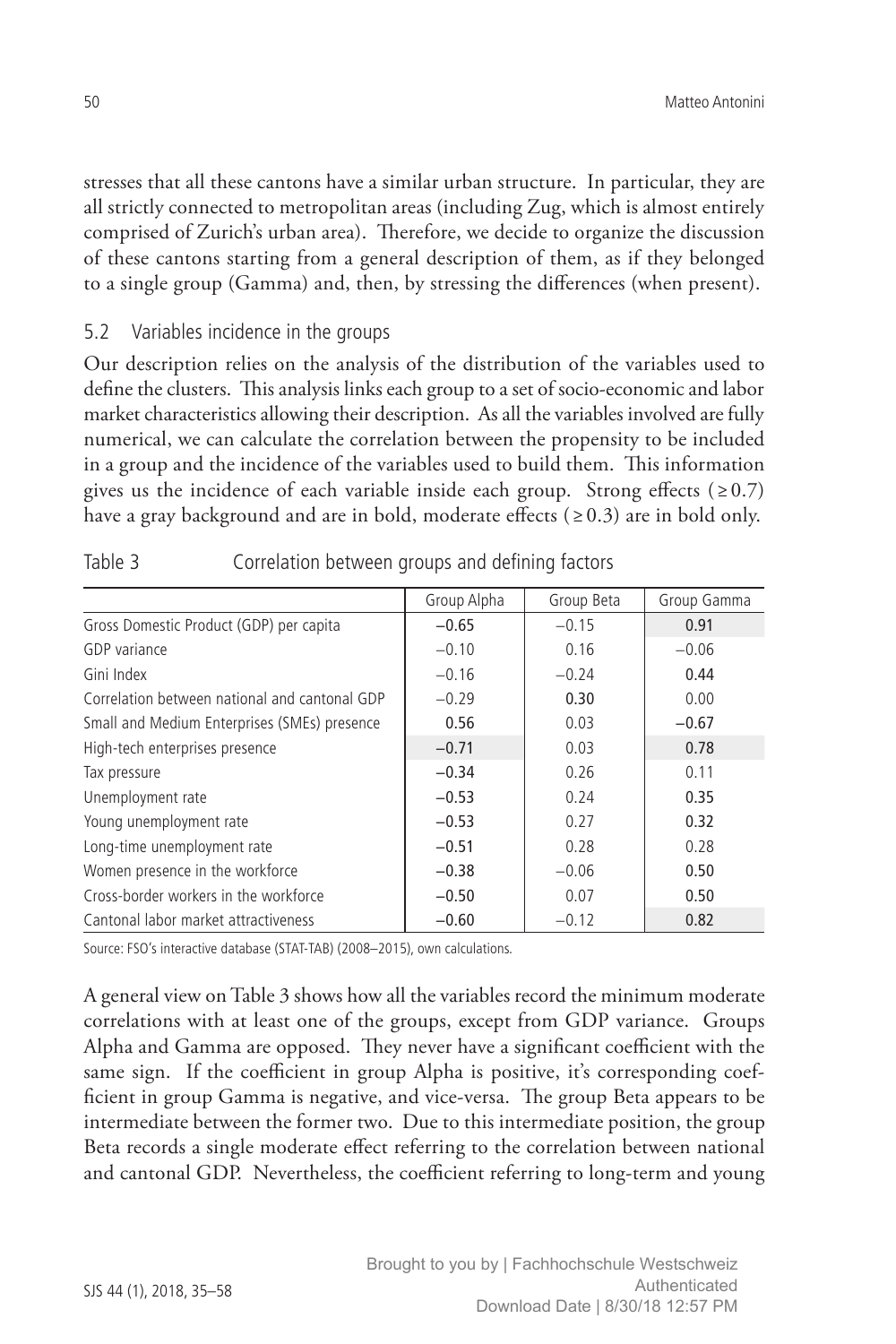unemployment rates is just below the threshold of a moderate effect and can be discussed as marginally relevant.

## 5.3 Organization and interpretation of the groups

Starting from the elements introduced in the last section, we propose an interpretation of the three identified groups:

- › *Group Alpha* is composed of *marginal labor markets*. These cantons have poor economies (for Swiss standards) with a weak relation with the national economic trend. The labor market is mainly based on small and medium enterprises active in low-technology sectors. These cantons are weakly attractive: They record a high number of outgoing commuters and a low number of incoming commuters. Among the 14 cantons of this group, none of them have more incoming commuters than outgoing commuters. Unemployment is low or very low in all its components (general, young and long-term), and workforce records a low presence of women and cross-border workers. The representative cantons are Schwyz, Valais, Jura and Thurgau. For example, the canton of Schwyz records the second least attractive labor market and the second highest presence of small and medium enterprises (97%). Unemployment is very low (1.6%) and cross-border workers are almost completely absent (0.1%).
- *Group Beta* includes *multicenter labor markets*. The interpretation of this group is slightly trickier, as it records almost only weak correlations with the considered variables. This situation is also due to the intermediate position of this group with reference to the other two groups of our typology. The economy of these cantons is the most connected to the national one. These cantons have a very complex and differentiated economic fabric that includes enterprises focused on international, national and local markets. This structure is the most sensitive to changes in the national economy. On one side, the presence of enterprises centered on international markets is not enough to protect the cantonal economy from national fluctuations given by changes in consumption habits or new economic policies. On the other side, medium and large enterprises cannot only rely on local consumers and need a national market to prosper. In addition to these elements, cantons in this group have a marginal propensity to have high values of unemployment and tax pressure. The distribution of wealth in these cantons is also the most egalitarian, but with very low differences to the cantons in group Alpha. The representative cantons are Vaud and Ticino. These cantons are relatively vast areas with multiple attraction centers. Vaud, for example, has Lausanne, Vevey, Nyon, and others). In addition, the correlation between Vaud and Swiss GDP trends is 0.91, close to a perfect correlation. Vaud has the highest index of tax pressure and the third highest rate of unemployment (4.6%).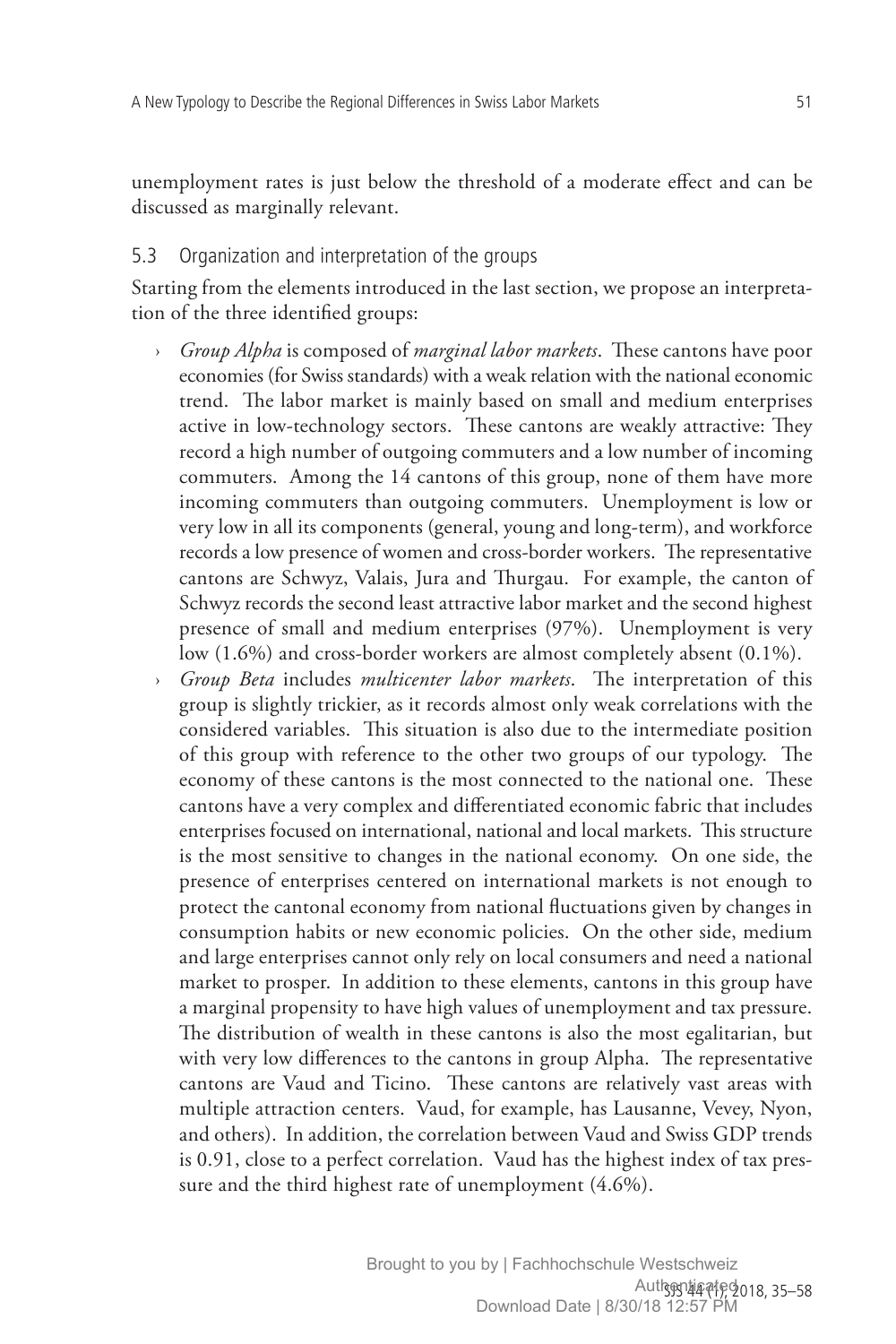› *Group Gamma* includes only cantons that coincide with metropolitan areas. These areas are very *attractive labor markets*. Each of these cantons is a unique situation in the Swiss context. The comparison among these clusters shows that Geneva and Basel-Stadt are very similar, while Zurich and, especially, Zug record few differences. For example, cross-border workers are largely present in Geneva and Basel, while much less in Zurich and Zug. In addition, the unemployment rate and the index recording the presence of innovative enterprises have medium values for Zug, while it is high for the other three cantons. Nevertheless, our results also show that they share some important characteristics, and, to some extent, can be discussed together. All these cantons have rich, less egalitarian and attractive economies that are largely independent from the national context. They occupy the first four places if we rank the cantons by GDP per capita, and are the only areas to have a difference between incoming and outgoing workers that is largely positive. Large enterprises are almost twice as present in this group than in the rest of the country (23.1% against 12.7%) and the index describing the presence of high-tech companies has very high values (except for Zug, which has medium values).

#### 6 An empirical test of our typology

#### 6.1 Objectives

In this section, we have a double objective: performing a test of the heuristic power of our typology and showing an example of an application of it. We present a descriptive analysis of a simple subject in order to show how our typology can be used to create hypotheses starting from the characteristics of each group and transforming it into a variable that can be easily included in a statistical analysis.

In our analyses, we study the flow of workers that move to another area to begin a new job. Using the characteristics of the three types described by our typology, we delineate two main hypotheses:

1. The first hypothesis refers to the general work-related relocations:

a. We expect many workers to move to the cantons defined as "attractive labor market" and only few workers to move from these cantons.

b. We expect an opposite trend for "marginal labor market": few incoming workers and many outgoing workers.

c. We expect "multicenter labor markets" to have intermediate characteristics with respect to "attractive labor markets" and "marginal labor market." Consequently, we expect "multicenter labor markets" to record an incoming and outgoing flow of workers with comparable sizes.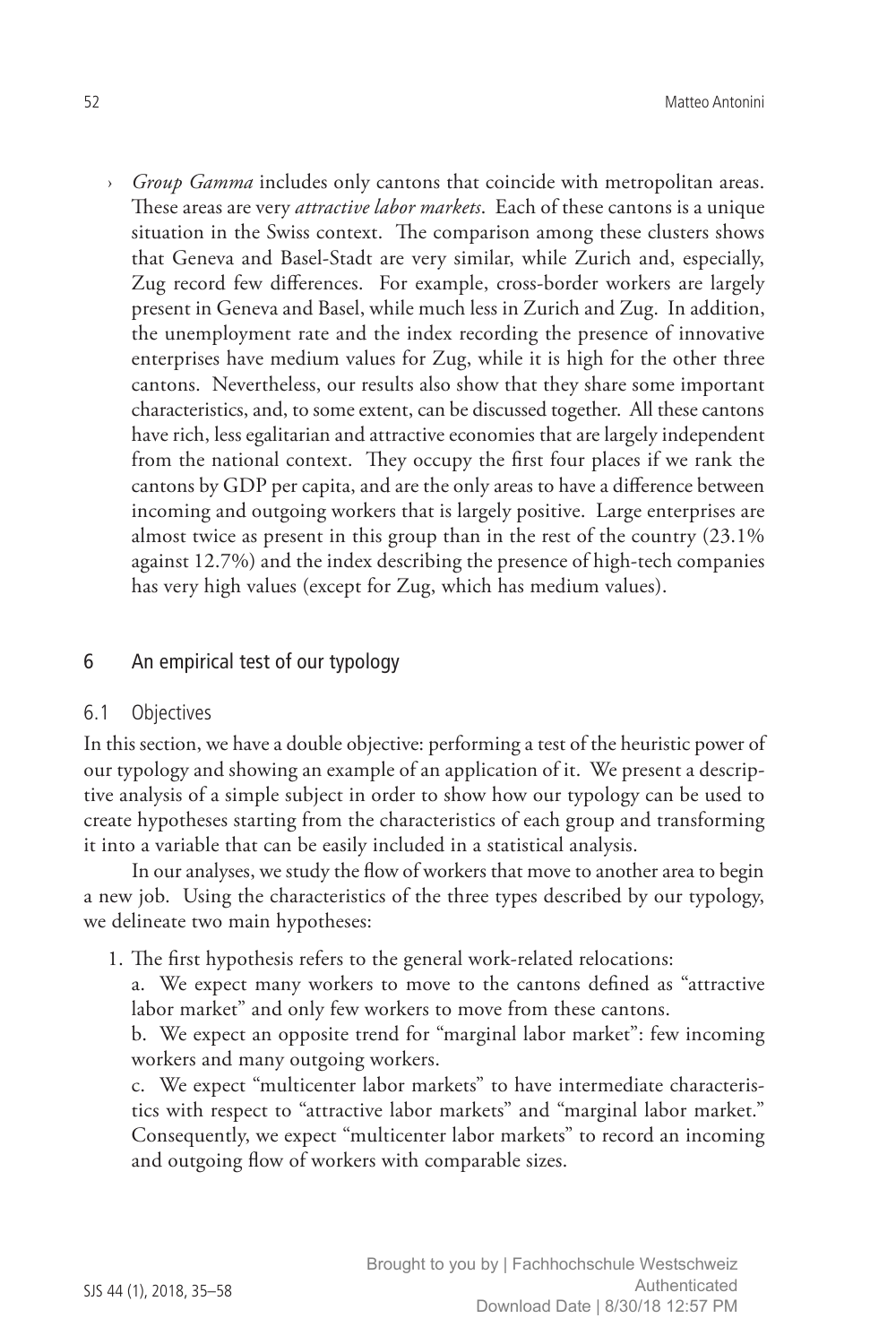2. The second hypothesis refers to workers' type of jobs. We expect the "attractive labor market" to mainly attract workers in upper-level jobs and the "marginal labor market" to attract workers employed in elementary occupations. Once again, we expect the "multicenter labor markets" to be in an intermediate position.

# 6.2 Data and variables used for the test

We use data coming from the calendar questionnaire of the first wave of the third sample (SHP III) of the Swiss Household Panel (Voorpostel et al. 2015). These data have few problems; specifically, they do not report individuals' work addresses. Nevertheless, unlike other data, the Swiss Household Panel is not used to create official statistics of the workforce. We thus avoid the risk of endogeneity. Given the limited information on the place of work, we include in our sample the individuals who simultaneously indicate a change of residence and work status in the 2000–2012 period. People coming from abroad or moving abroad are not included in the sample. We measure the residence at the cantonal level and the work status, using the International Standard Classification of Occupations (4-digit ISCO-88) codes. We consider the transitions work-to-work or inactivity-to-work, but not the transitions work-to-inactivity. The size of our sample is 84 units. The Swiss Household Panel provides the weights for longitudinal use (Voorpostel et al. 2014). The weights are corrected to compensate for the geographic distribution of the population which, in the Swiss Household Panel, is based on the NUTS areas (see section 3.2). In the descriptive part, we recode the 4-digit ISCO-88 code in a three-level definition of the work position. In this last part of the analysis, a very thin granularity of the measure would make the results less clear, due to the elevated number of possible occupations. Our classification of the job positions includes:

- › "Upper-level jobs" i.e. "legislators, senior officials, and managers" and "professionals"
- › "Medium level jobs" i.e. "technicians and associate professionals," "clerks," "service workers and shop and market sales workers," "skilled agricultural and fishery workers," "craft and related trades workers," and "plant and machine operators and assemblers"
- › "Elementary occupations" i.e. the equivalent ISCO category

# 6.3 Worker flows among the groups

Table 4 shows the subdivision of incoming and outgoing workers referring to the groups of our typologies for the 2000–2012 period.

We observe "multicenter labor markets" to have the highest share of both incoming and outgoing workers (over 40% in both cases). Multicenter labor markets appear to be a fluid area with many workers moving to and from these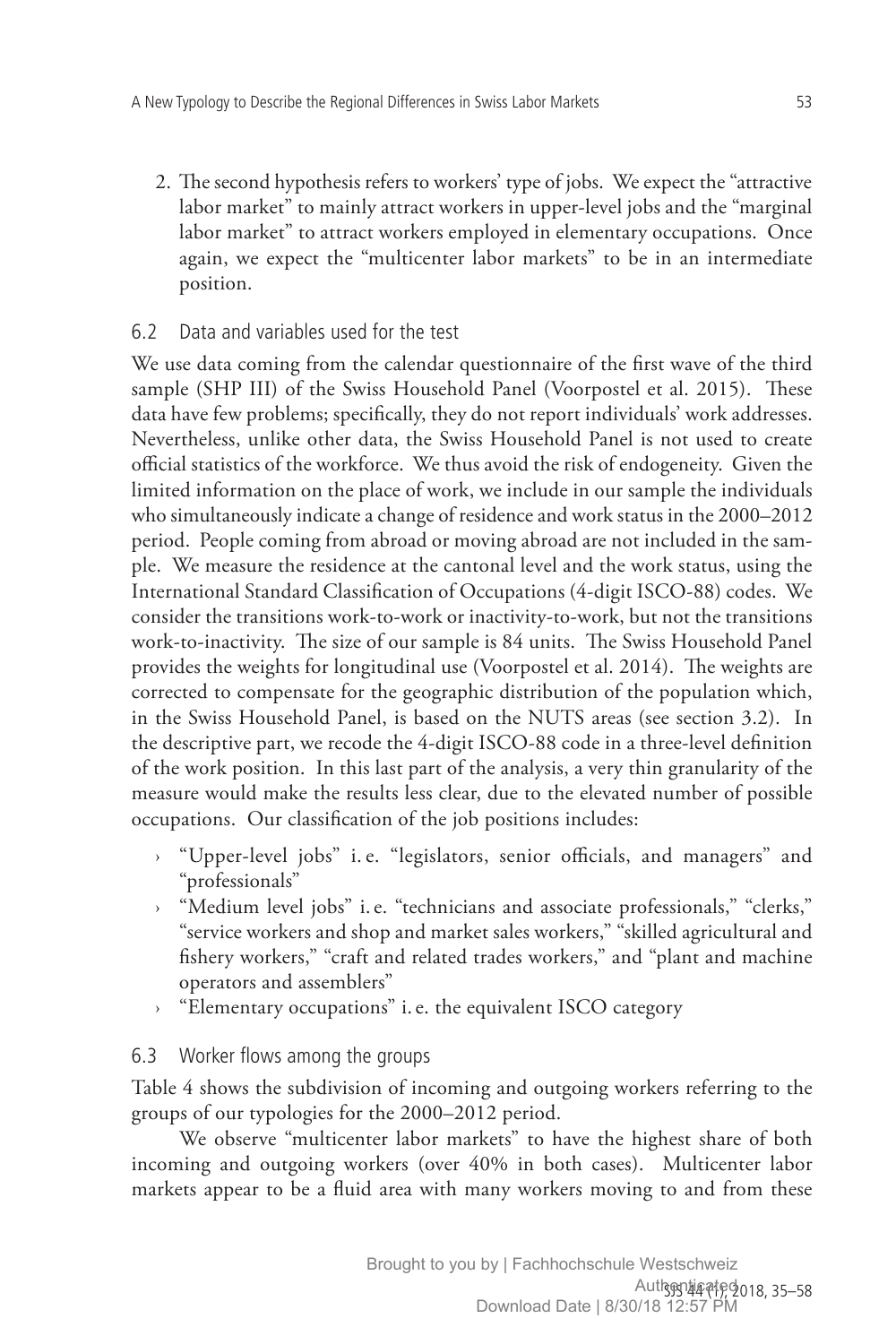| Labor market type         | Attraction (%) | Repulsion (%) | Net flow               |
|---------------------------|----------------|---------------|------------------------|
|                           |                |               | (in percentage points) |
| Marginal labor markets    | 21.9           | 39.8          | $-18.0$                |
| Multicenter labor markets | 47.3           | 42.4          | 4.9                    |
| Attractive labor markets  | 30.9           | 17.8          | 131                    |

Table 4 Incoming and outgoing workers per labor market type

Source: Swiss Houshold Panel (2000–2012), own calculations.

cantons. "Attractive labor markets" appear to be an area of attraction, as they collect almost 30% of the incoming workers and less than a fifth of the outgoing workers. Marginal labor markets are in the opposite situation. These areas collect around a fifth of the incoming workers and almost 40% of the outgoing workers.

All these observations support our hypotheses. Workers move in the direction of "attractive labor markets" and, even more significantly, towards "multicenter labor markets." Nevertheless, the incoming flow of workers in "multicenter labor markets" is compensated by a large share of workers leaving these areas. We expected even fewer workers to leave "attractive labor markets." Nevertheless, the number of outgoing workers is largely surpassed by incoming workers. Coherently with the characteristics of this group, "marginal labor markets" are a source of workers and, only marginally, a destination.

Figure 3 describes the aforementioned flow of workers, but we split the sample according to the job type. We only excluded two cases that transited to a low-hours part-time position that are hard to place in a socio-occupational scale.





Source: Swiss Household Panel (2000–2012), own calculations.

Attractive labor markets are the only group in which we observe more incoming workers than outgoing workers in upper-level jobs. The opposite situation defines the marginal labor markets group. Only workers in elementary occupations have a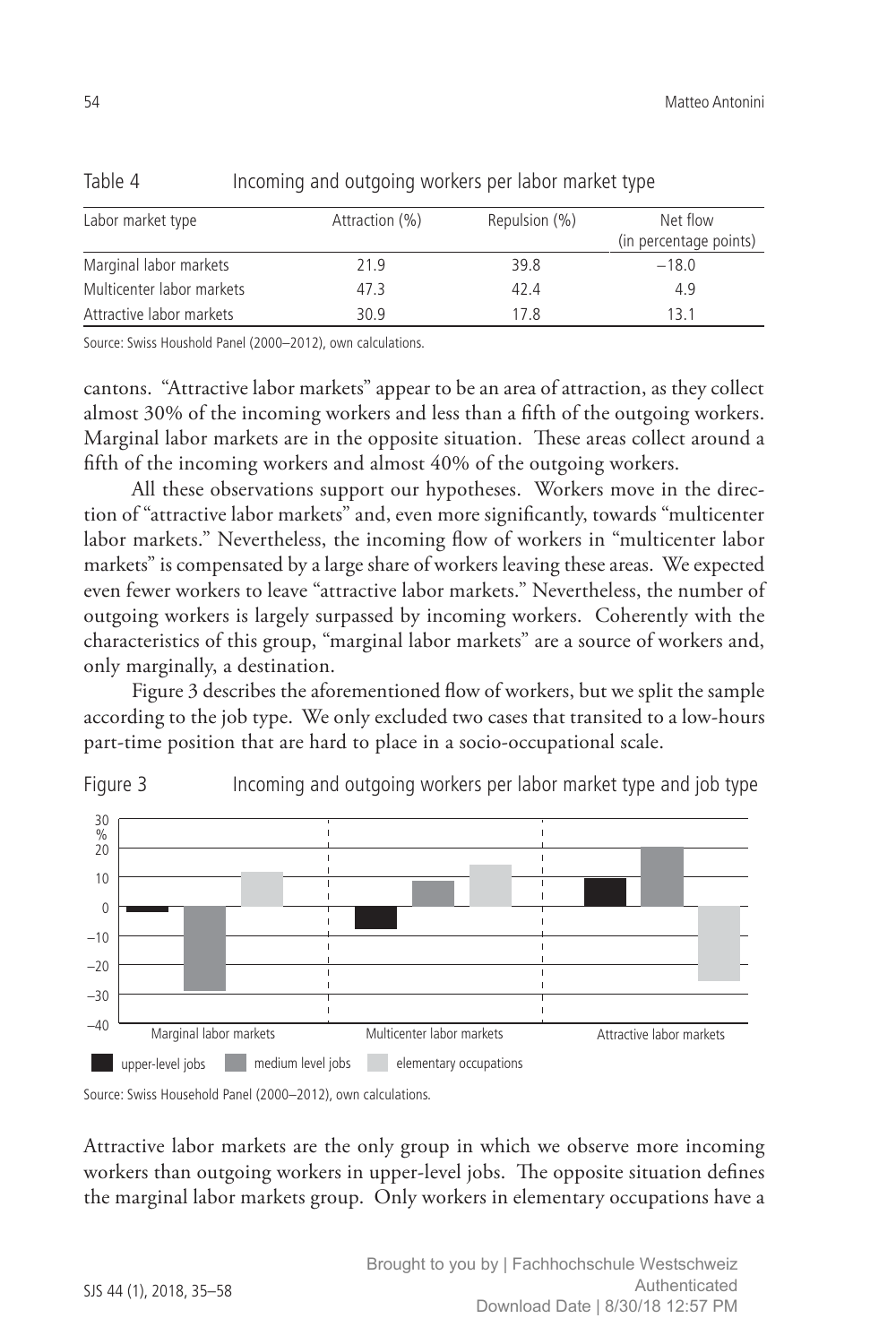positive net flow. Multicenter labor markets are in an intermediate position. These observations support the hypotheses we made on the basis of the characteristics of each group included in our typology. Attractive labor markets have a higher presence of high-tech and international companies, which often need a highly-qualified workforce. The opposite is true for marginal labor markets, which mainly attract low qualified workers, coherently with the needs of local-based companies active in sectors with low added value.

The descriptive analyses we introduced show that our typology can be easily introduced into a study of labor market and economic issues, bringing elements on Swiss regional differences and proposing interpretative frames.

### 7 Conclusion

Switzerland is a complex territorial context. The historical formation of the nation is made up by successive aggregations of small territories that gave birth to a highly decentered institutional structure composed by 26 cantons. Given the high number of cantons and the small size of many of them, the use of cantons as territorial units in the empirical analysis can create problems for sample-based analyses. Many samples are too small in size to include a sufficient number of units to support a robust analysis that embraces all the cantons. As a consequence, many researchers prefer using more parsimonious typologies. The most frequently used typologies are the Swiss Vast Regions and the Swiss linguistic areas. Despite their large use, these typologies bring a low added value to socio-economic and labor market studies, as they rely on factors that are only partially related to the economic fabric of the Swiss regions. Other typologies based on economic factors (Battaglini and Giraud 2003; Flückiger et al. 2006) are either constructed on few variables or do not cover the entire Swiss territory. In this paper, we proposed a new typology, based on a large set of variables that refer to economic and labor market characteristics of each canton. We use cluster analysis to aggregate the cantons and Pearson's correlation index to describe the resulting clusters. Our typology defines three groups:

- › Group Alpha, which includes marginal labor markets. This group contains 14 cantons and collects local-based economies that are poorly attractive for workers of other territories (in Switzerland or abroad).
- › Group Beta, which includes multicenter labor markets. This group contains eight cantons that have a relatively large urbanized territory with many attractive areas (usually the biggest cities). The compresence of territories with different economic structures produces a general situation that is intermediate between the other two groups.
- Group Gamma, which includes highly attractive metropolitan labor markets. This group is substantially quite homogeneous, as it collects four cantons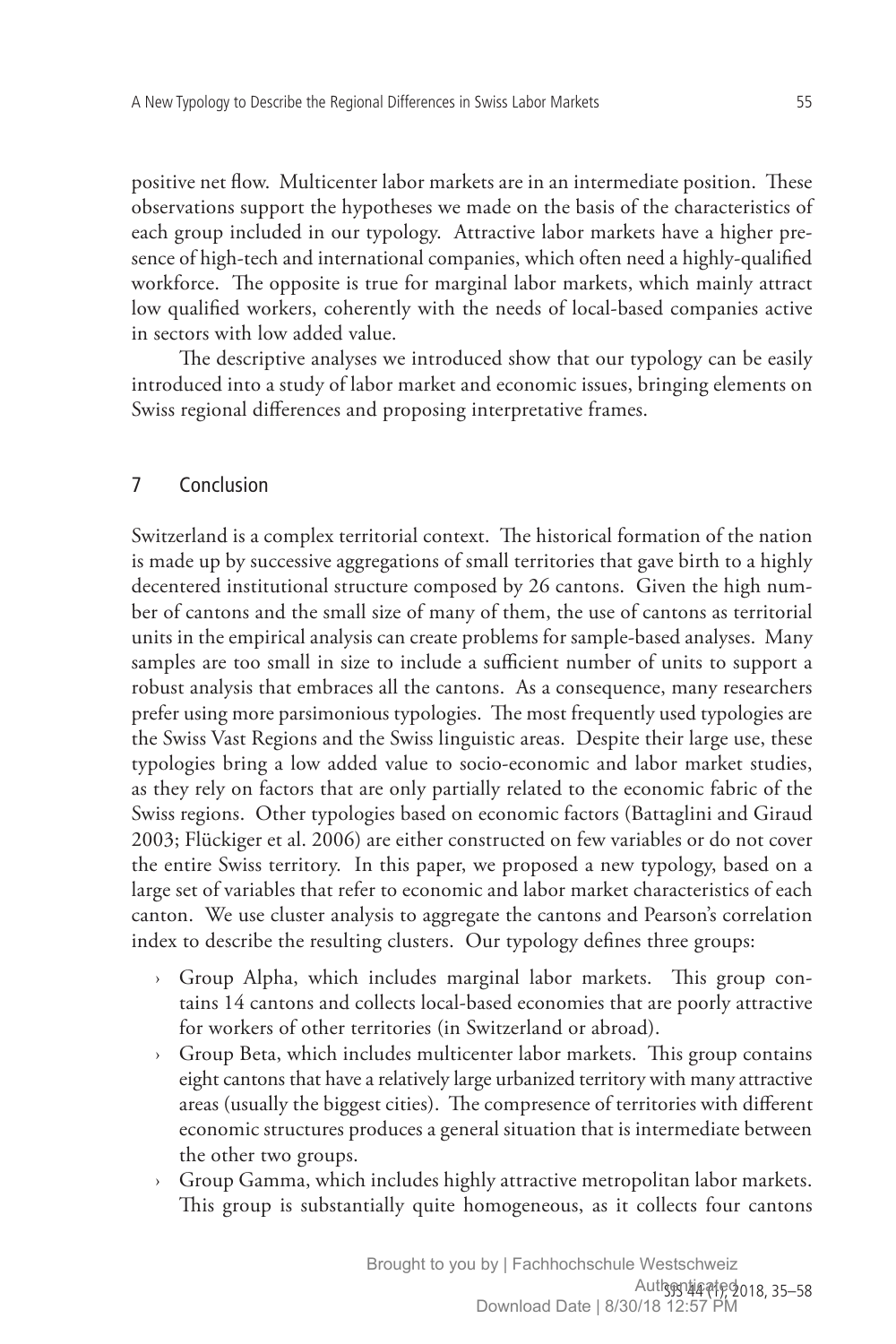corresponding to 3 large Swiss urban areas. These labor markets have only marginal boundaries with the local economy, due to the presence of international and high-tech companies. They strongly attract commuters from the other cantons and, in some cases, the nearby European regions.

Each group represents a context with consistent socio-economic characteristics that can be used as explanatory or control variable in researches aimed at considering the general differences in Swiss labor markets. To give an example of its use, we use data from the Swiss Household Panel to analyze the flows of workers moving to another canton to start a new job. Our results show how the characteristics of our typology can provide elements useful to explain this phenomenon. As we have shown in section 6, work-related mobility of workers in different job types can be partially explained by the regional differences in the Swiss labor market that are described in our typology. More generally, a vast set of socio-economic and labor market researches can benefit from our typology. The most used typologies that describe the Swiss territory only marginally connect with the regional economic structure. In reverse, our typology provides a description of the economic fabric of each region that can bring a substantive added value to the results. In addition, our test illustrates how our typology can be easily applied to other studies. The variable that describes our typology can be easily included in a descriptive analysis, in a regression model, and in many other empirical approaches, also in presence of small samples. Differently from cantons, which are numerous and very diverse in size, our typology has a parsimonious structure composed by only three groups that refer to three large shares of the Swiss population.

Given these elements, we estimate that the proposed typology can become a useful tool for other research and contribute to the need of a territorial categorization of Swiss regions according to economic and labor market factors.

#### 8 References

- Barro, Robert. 2000. Inequality and Growth in a Panel of Countries. *Journal of Economic Growth* 32 (March): 5–32.
- Battaglini, Monica and Olivier Giraud. 2003. Policy Styles and the Swiss Executive Federalism: Comparing Diverging Styles of Cantonal Implementation of the Federal Law on Unemployment. *Swiss Political Science Review* 9(1): 285–308, [http://doi.wiley.com/10.1002/j.1662-6370.2003.](http://doi.wiley.com/10.1002/j.1662-6370.2003.tb00408) [tb00408](http://doi.wiley.com/10.1002/j.1662-6370.2003.tb00408).x (20.04.2016).
- Bertozzi, Fabio, Giuliano Bonoli, and Benoit Gay-des-Combes. 2005. *La réforme de l'Etat social en Suisse: Vieillissement, emploi, conflit travail-famille*. Lausanne: Presses polytechniques et universitaires romandes.
- Bertschy, Kathrin, Philipp Walker, Annick Baeriswyl, and Michael Marti. 2014. Lohndiskriminierung beim Berufseinstieg. Eine quantitative Analyse für die Schweiz. *Swiss Journal of Sociology* 40(2): 279–305.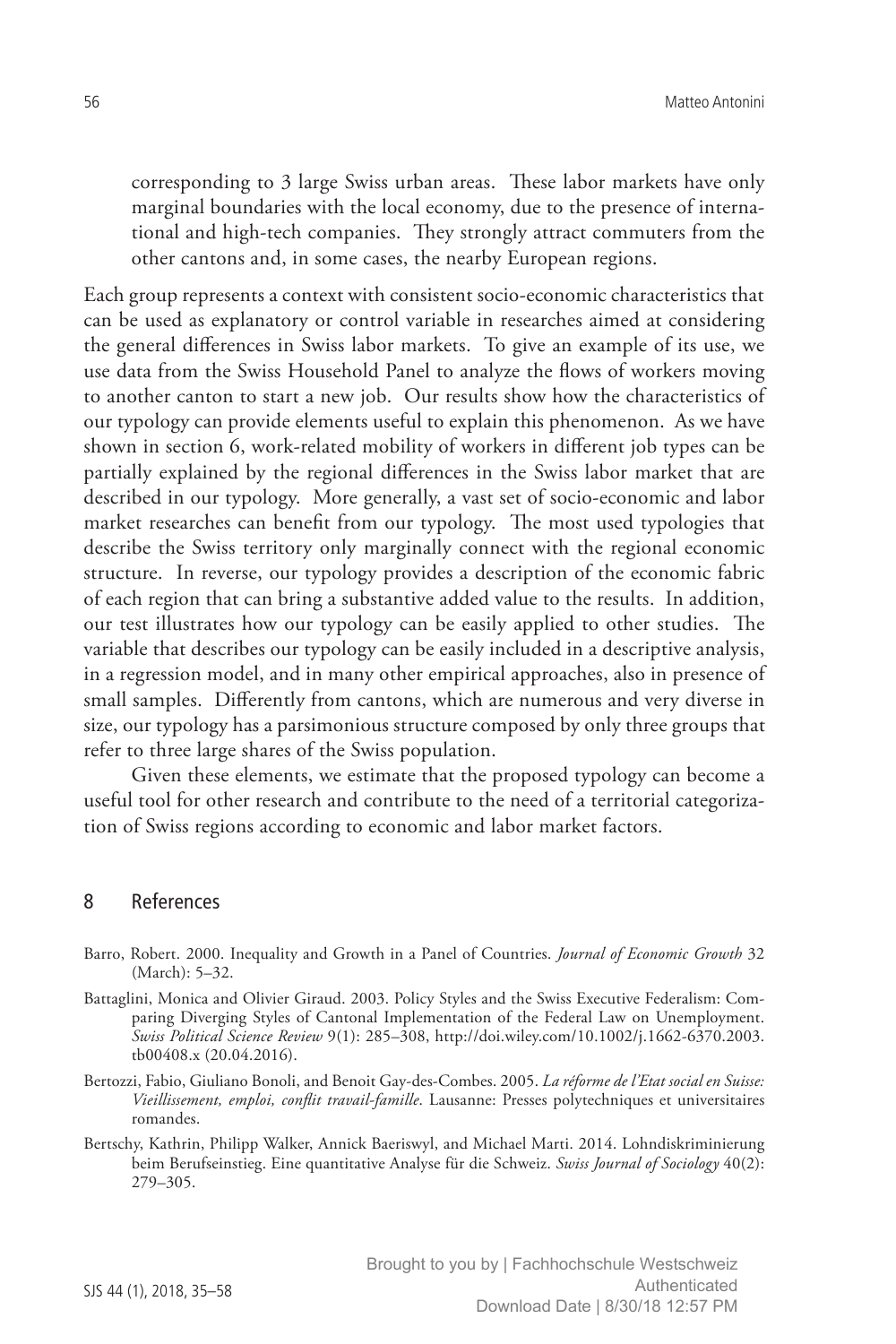- Bonoli, Giuliano. 2014. Employers' Attitudes Towards Long-Term Unemployed People and the Role of Activation in Switzerland. *International Journal of Social Welfare* 23(4): 421–430.
- Bruttin, Alexis. 1997. *Le territoire des politiques d'aide aux chômeurs: Le cas de l'agglomération transfrontalière de Genève-Annemasse*. Geneva: Université de Genève.
- Chaix, Basile, Juan Merlo, and Pierre Chauvin. 2005. Comparison of a Spatial Approach With the Multilevel Approach for Investigating Place Effects on Health: The Example of Healthcare Utilisation in France. *Journal of Epidemiology and Community Health* 59: 517–526.
- Curti, Monica and Erika Meins. 1999. Politiques suisses du marché du travail Différences résultant de sa mise en application au niveau du service de l'emploi. *La Vie Economique* 2: 64–70.
- De Coulon, Augustin. 1999. Disparité régionale du chômage: Population étrangère et courbe de Beveridge suisse. *Swiss Journal of Economics and Statistics* 135(2): 165–185.
- Feld, Lars P. and Marcel R. Savioz. 2000. Cantonal and Regional Unemployment in Switzerland: A Dynamic Macroeconomic Panel Analysis. *Zeitschrift für Volkswirtschaft und Statistik* 136(1996): 463–483.
- Filippini, Paolo. 1998. *Regional Unemployment Disparities: The Case of Swiss Cantons*. Zurich: vdf.
- Flückiger, Yves, Pierre Kempeneers, Joseph Deutsch, Jaques Silber, and Stephen Bazen. 2006. *Analyse des différences régionales de chômage*. Neuchâtel: FSO (Swiss Federal Statistical Office).
- Flückiger, Yves, Alain Schönenberger, and Milad Zarinnejadan. 1986. Measuring Different Types of Unemployment in Switzerland. *Zeitschrift für Volkswirtschaft und Statistik* 1: 17–35.
- Flückiger, Yves and Anatoli Vassiliev. 2002. Les raisons des différences de chômage entre Genève et le reste de la Suisse. *Zeitschrift für Volkswirtschaft und Statistik* 138(4): 387–410.
- FSO (Swiss Federal Statistical Office). 2008. *NOGA 2008: General Classification of Economic Activities: Introduction*. Neuchâtel: FSO, [http://www.bfs.admin.ch/bfs/portal/en/index/news/publikationen.](http://www.bfs.admin.ch/bfs/portal/en/index/news/publikationen.html?publicationID=3455) [html?publicationID=3455](http://www.bfs.admin.ch/bfs/portal/en/index/news/publikationen.html?publicationID=3455) (13.10.2015).
- Gerfin, Michael and Michael Lechner. 2002. A Microeconometric Evaluation of the Active Labour Market Policy in Switzerland. *The Economic Journal* 112(482): 854–893.
- Giraud, Olivier and Monica Battaglini. 2004. Mise en œuvre des politiques pour l'emploi et pouvoir régional: Le poids des réseaux sociaux et politiques. *Swiss Journal of Sociology* 30(3): 363–379.
- Giriens, Pierre-Yves and Julien Staufer. 1999. Deuxième révision de la loi sur l'assurance-chômage: Genèse d'un compromis. Pp. 105–143 in *Globalisation, néo-libéralisme et politiques publiques dans la Suisse des années 90,* edited by André Mach. Zurich: Seismo.
- Giugni, Marco, Michel Berclaz, and Katharina Fuglister. 2014. *La politique contestataire du chômage en Suisse*. Zurich and Geneva: Seismo.
- Goebel, Viktor and Yvonne Ehrensperger. 2009. *Disparités régionales en Suisse: Indicateurs clés*. Neuchâtel: FSO (Swiss Federal Statistical Office).
- Guillet, Delphine, Johanna Huber, Laura Ravazzini, and Christian Suter. 2016. Conditions de travail dans les administrations cantonales en Suisse, 1991–2012. *MAPS Working Paper Series* 4–2016, University of Neuchâtel, [https://www.unine.ch/files/live/sites/maps/files/shared/documents/wp/](https://www.unine.ch/files/live/sites/maps/files/shared/documents/wp/WP-4_2016_Guillet_Huber_Ravazzini_Suter.pdf) [WP-4\\_2016\\_Guillet\\_Huber\\_Ravazzini\\_Suter.pdf](https://www.unine.ch/files/live/sites/maps/files/shared/documents/wp/WP-4_2016_Guillet_Huber_Ravazzini_Suter.pdf) (26.09.2016).
- Hubert, Lawrence J. and Joel R. Levin. 1976. A General Statistical Framework for Assessing Categorical Clustering in Free Recall. *Psychological Bulletin* 83(6): 1072–1080.
- Jeanneret, Barbara and Viktor Goebel. 2012. *Les disparités régionales en Suisse*. Neuchâtel: FSO.
- Joly, Régis, Jean-Christian Lambelet, and Cédric Tille. 1993. *Origines et causes de la montée du chômage en Suisse*. Lausanne: UNIL / HEC.
- Kaufman, Leonard and Peter J. Rousseeuw. 1990. *Finding Groups in Data: An Introduction to Cluster Analysis*. New York: John Wiley & Sons.